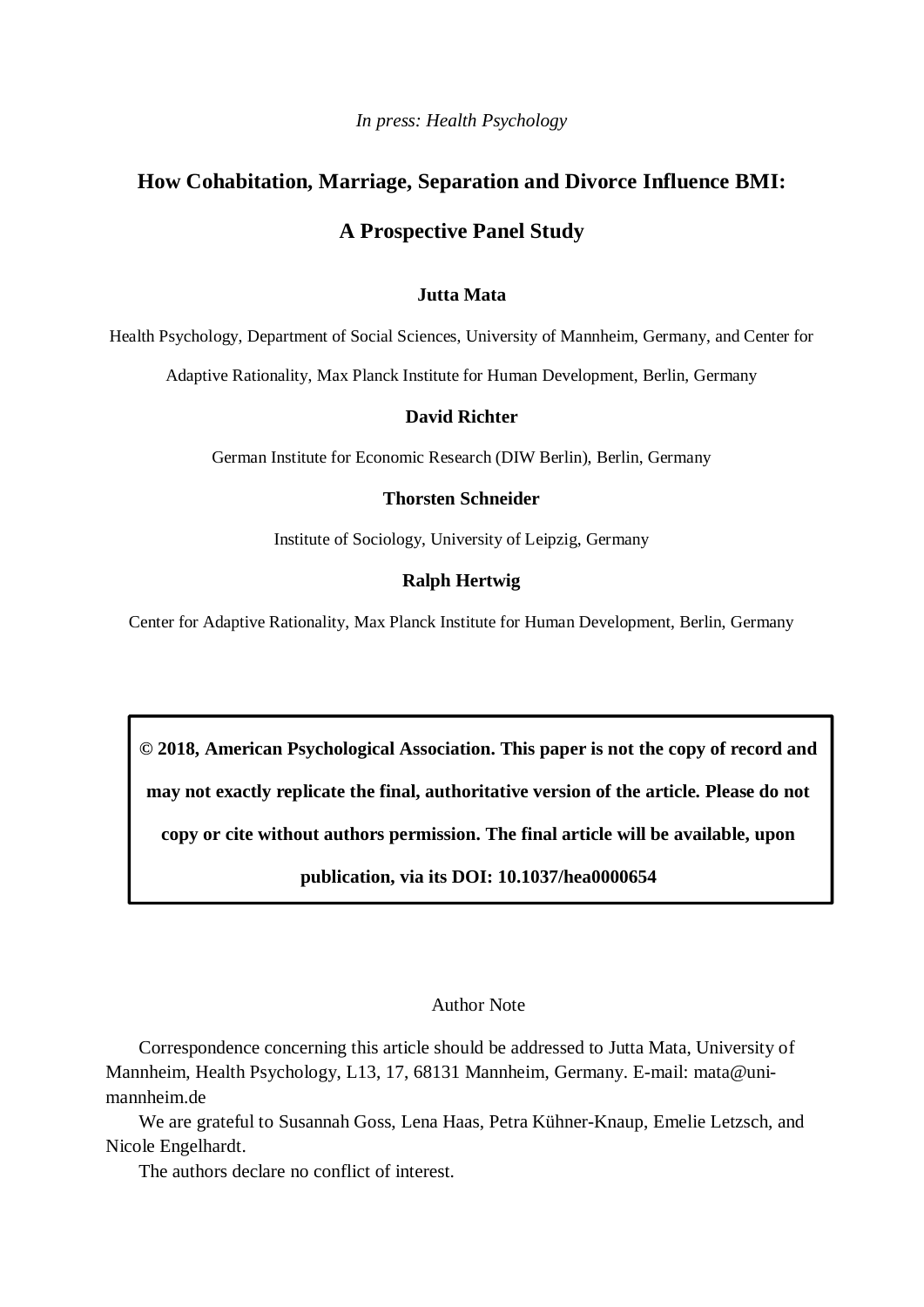#### **Abstract**

*Objective*: This study examines how changes in cohabitation or marital status affect Body Mass Index (BMI) over time in a large representative sample.

*Methods***:** Participants were 20,950 individuals (50% female; 19 to 100 years), representative of the German population, who provided 81,926 observations over 16 years. Face-to-face interviews were used to obtain demographic data, including cohabitation and marital status, height, body weight, and weight-relevant behaviors (exercise, healthy eating, and smoking). Control variables included age, notable changes in status (life events such as having children or change in employment status), perceived stress, and subjective health.

*Results***:** Cohabitation led to significant weight gain in men and women—after four years or longer, about twice the gain associated with marriage (controlling for weight-related behaviors, age, children, employment, stress, and health). BMI after separation was largely comparable to BMI before starting cohabitation; women lost some weight in the first year, men gained some weight after four or more years of separation. Divorce generally predicted weight gain. Changes in exercise, healthy eating, and smoking did not attenuate the effect of changes in relationship status on BMI.

*Conclusions*: This is one of the first longitudinal studies to directly compare the effects of key changes in relationship status on BMI. The findings extend and qualify previous results by showing that the benefits of marriage or cohabitation do not necessarily include a healthier BMI. They also suggest that relationship transitions—particularly moving in with a partner and divorce—may be important time windows for weight gain prevention.

*Keywords:* obesity, marriage, divorce, health, longitudinal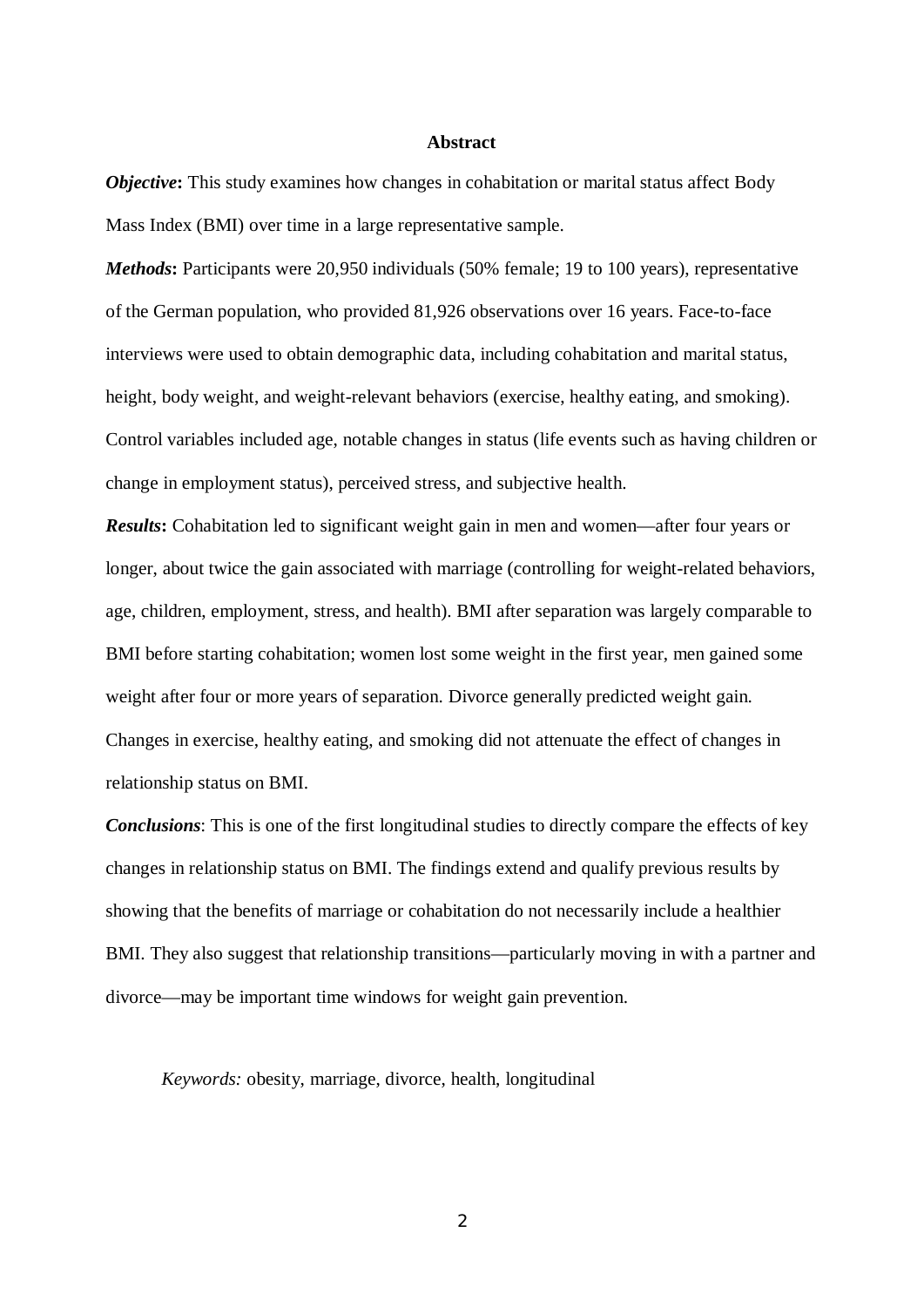Social relationships influence body weight and obesity (Christakis & Fowler, 2007). Two major relationship transitions that most adults experience are moving in with a partner and getting married (Kreider & Ellis, 2011). Several longitudinal studies suggest that particularly getting married (e.g., Gallo, Troxel, Matthews, & Kuller, 2003; Kiecolt-Glaser & Newton, 2001), but also starting to cohabit (Kohn & Averett, 2014; Musick & Bumpass, 2012), is beneficial for general health. In contrast, separating from a partner or divorcing has detrimental health effects (e.g., Sbarra, Law, & Portley, 2011). However, less is known about how these relationship transitions affect body weight, an important indicator of general health.

According to the *marriage market* hypothesis, individuals who are no longer on the marriage market, and thus no longer concerned with attracting a mate, gain weight (e.g., Meltzer, Novak, McNulty, Butler, & Karney, 2013). Following the same logic, divorcees strive to lose weight when they re-enter the marriage market (Averett, Sikora, & Argys, 2008; Lundborg, Nystedt, & Lindgren, 2007). This hypothesis makes no explicit predictions about the effects of starting or ending cohabitation. Some authors suggest that cohabitation has similar effects on health as marriage (Kohn & Averett, 2014; Musick & Bumpass, 2012); others suggest qualitatively different effects (e.g., Marcussen, 2005).

Most empirical studies on the relation between marital transitions and BMI support the marriage market hypothesis. A review of longitudinal studies examining marital transitions and changes in BMI (Dinour, Leung, Tripicchio, Khan, & Yeh, 2012) found that six of 13 studies reported weight increases for both genders after marriage, five reported increases for one gender only, and two reported no weight change. Three of four studies examining weight changes after starting cohabitation showed increased risks of weight gain. Findings for weight changes after divorce were mixed: Two of 12 studies reported weight loss in both genders, eight reported weight loss in one gender, and two reported no weight change. Only one study has examined the effects of ending cohabitation (in a male sample); its findings showed weight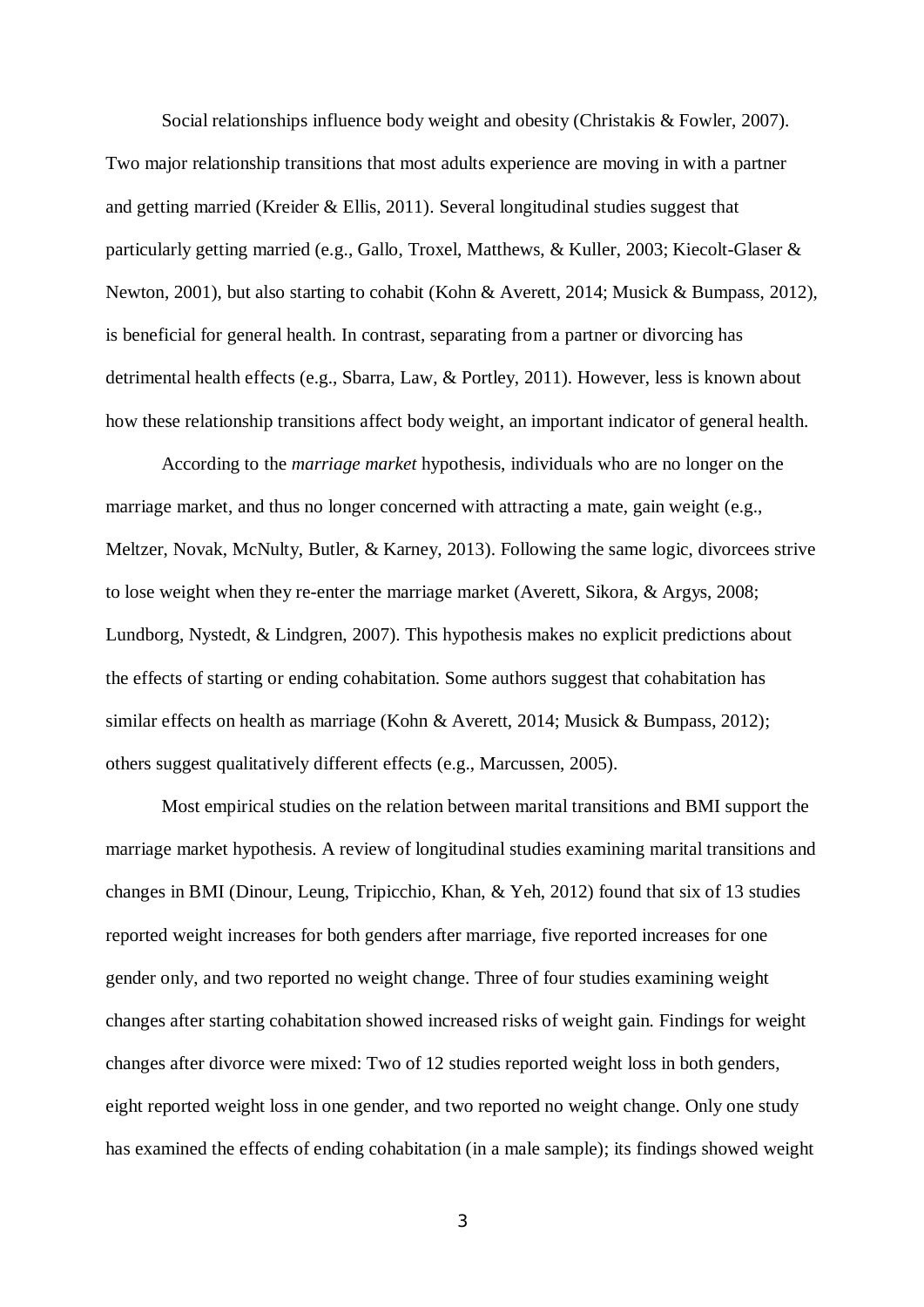loss (Fogelholm, Kujala, Kaprio, & Sarna, 2000). Studies published since the 2012 review by Dinour et al. largely confirm the previous findings (Averett, Argys, & Sorkin, 2013; Oliveira, Rostila, de Leon, & Lopes, 2013).

The marriage market hypothesis does not specify the mechanisms that lead to increases in BMI when couples move in together or get married. One potential underlying mechanism is a change in weight-related behaviors. For example, the *negative-protection* explanation proposes that marriage (and potentially cohabitation) entails reciprocal spousal obligations such as regular family meals (Sobal & Rauschenbach, 2003) and more frequent meals in company. Eating in company is associated with consuming more calories than is eating alone (Herman, 2015). In addition, the poor eating habits of one spouse can migrate to the other (Hartmann, Dohle, & Siegrist, 2014). Lastly, married individuals exercise less than those who have never married (Mata, Frank, & Hertwig, 2015; Rapp & Schneider, 2013).

In contrast, the *marriage-protection* explanation proposes that marriage (or cohabitation) is advantageous for a healthy weight: Spouses can monitor and encourage each other to eat healthily or be physically active (Khan, Stephens, Franks, Rook, & Salem, 2013). They also spend more time on cooking than singles or unmarried couples, which is associated with a healthier diet (Monsivais, Aggarwal, & Drewnowski, 2014). Married couples tend to have more financial resources (Averett et al., 2008) and are thus better able to afford a healthier lifestyle. People in a relationship are also more likely to stop smoking if their partner does not smoke (Klein, Rapp, & Schneider, 2013). However, smoking cessation increases the chance of weight gain (Aubin, Farley, Lycett, Lahmek, & Aveyard, 2012).

This study examines the influence of changes in cohabitation and marital status on the development of BMI over 16 years, considering the potential role of weight-related behaviors. It contributes to existing research in at least four important ways: (1) It is the first study to explicitly compare long-term effects of key relationship transitions—cohabitation, marriage,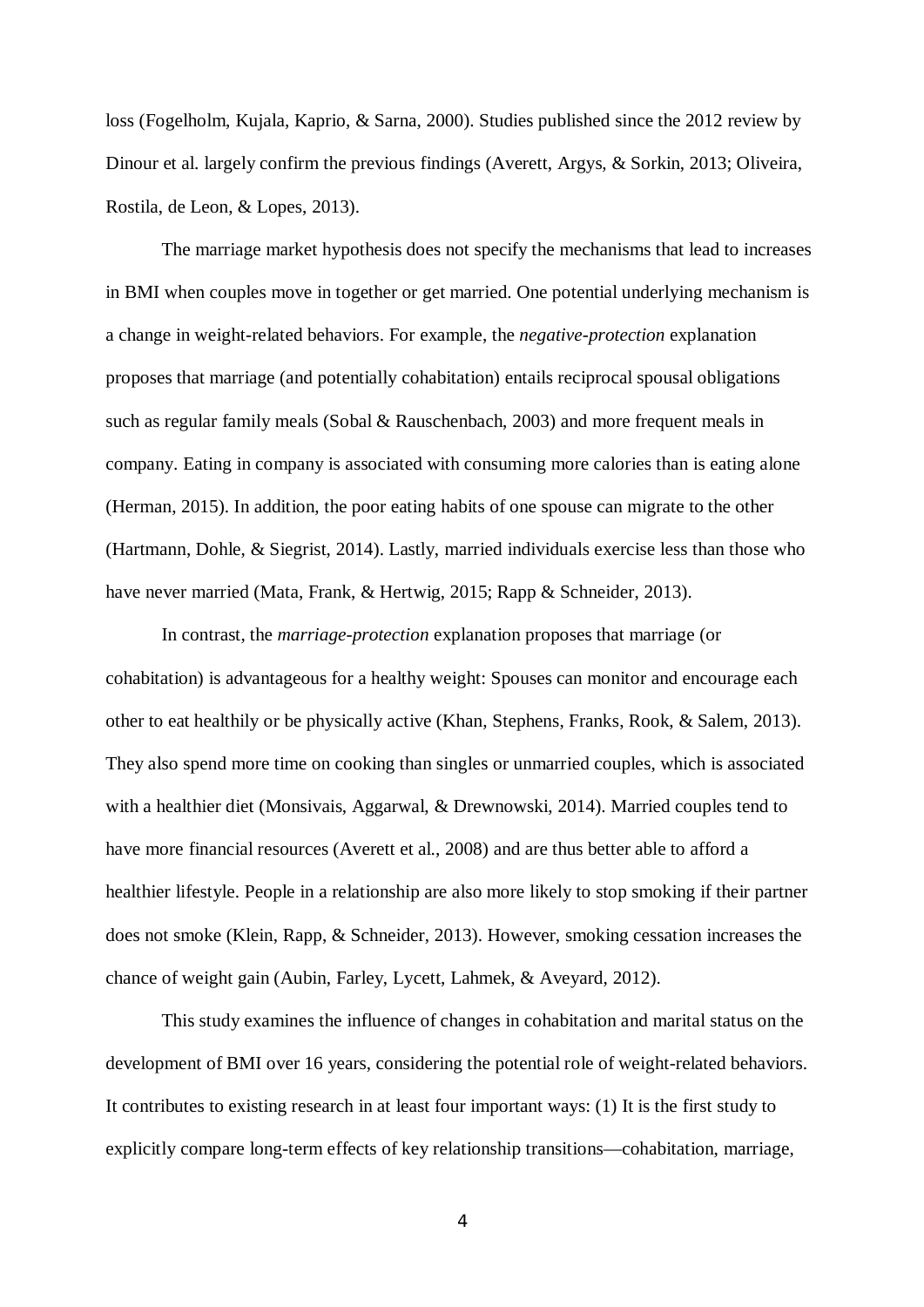separation, and divorce—on BMI. Further, research into how separation and divorce affect BMI is lacking. (2) The panel data used in this study come from Germany. To date, few relevant studies have been conducted outside the United States. (3) Few longitudinal studies have considered the potential role of weight-related behaviors (but see Oliveira et al., 2013, who controlled for physical activity). To help fill this gap, this study investigates to what extent exercise, healthy eating, and smoking can help explain weight changes after relationship transitions. (4) Finally, this study controls for important influences on BMI that have often been ignored in previous research, including life events such as having children, changes in employment status, perceived stress, and health issues (Dinour et al., 2012).

Based on the marriage market hypothesis, the following predictions were formulated for both men and women: (1) starting to cohabit or getting married leads to weight gain; (2) weight gain is more pronounced after getting married than after starting to cohabit; (3) separating or getting divorced leads to weight loss; (4) weight loss is more pronounced after divorce than after separation. Hypotheses 5 and 6 make contrasting predictions about behavioral changes that could affect BMI: (5) Changes in BMI after starting to cohabit or getting married are at least partly explained by exercising less, eating less healthily, or smoking more than when single (negative protection hypothesis) versus (6) changes in BMI after starting to cohabit or getting married are at least partly explained by exercising more, eating more healthily, or smoking less than when single (marriage protection hypothesis). The present analyses test whether one of these two hypotheses is supported by the data. Given the scarcity of work on the effects of ending cohabitation or getting divorced on changes in weight-related behaviors, no specific hypotheses are proposed for these transitions. Sex differences in the effects of relationship transitions on BMI and effects of weight-related behaviors are explored.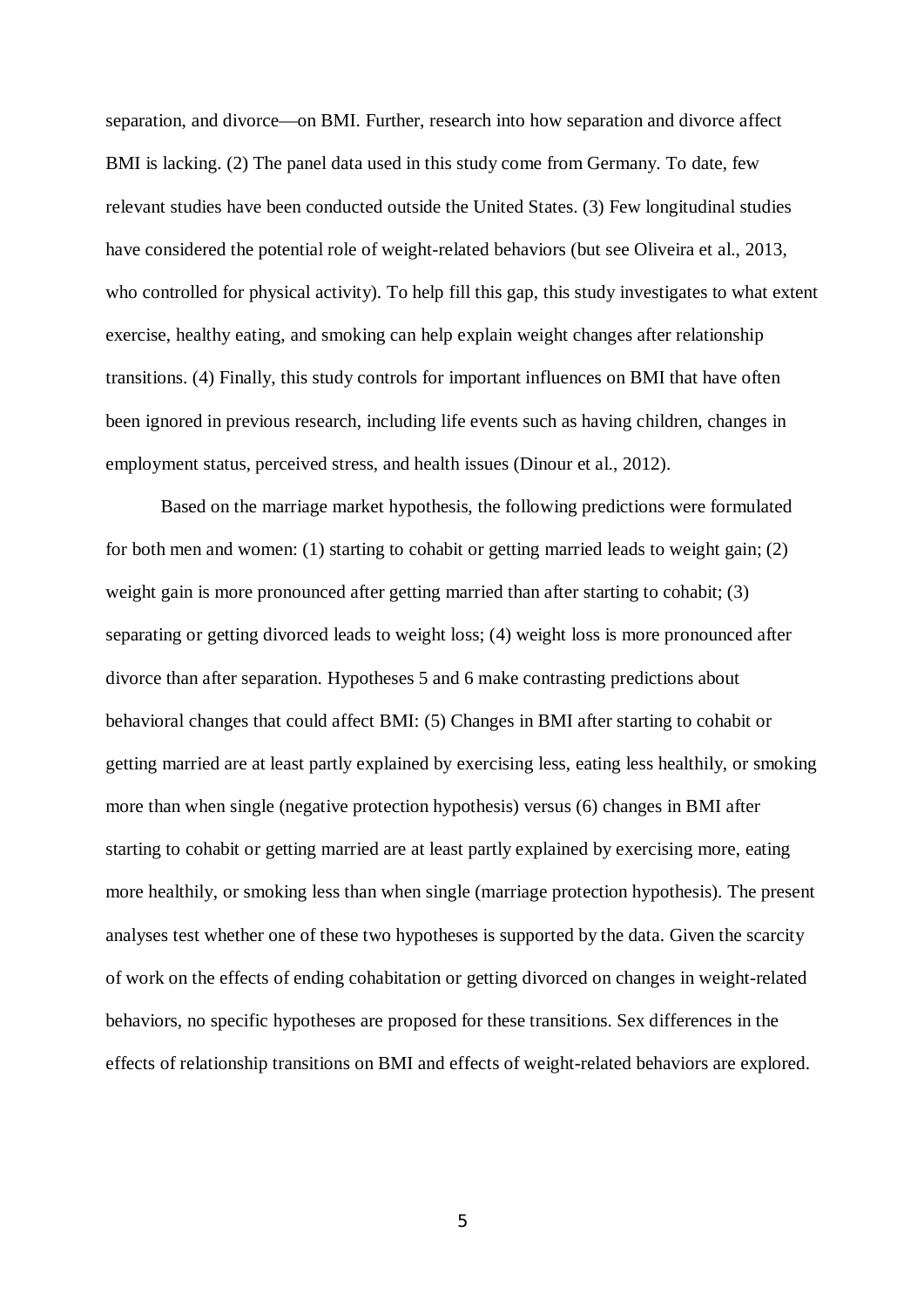#### **Methods**

## **Data**

The data were drawn from the German Socio-Economic Panel (SOEP; Version 31; German Institute for Economic Research), an ongoing, nationally representative longitudinal study of private households in Germany initiated in 1984 with several refreshment samples thereafter. Comprehensive information about design, participants, and measures is reported in Wagner, Frick, and Schupp (2007). All participants provided informed consent; the Institutional Review Board of the German Institute for Economic Research approved the study.

The data analyzed in present study data were collected over 16 years (1998 to 2014, subsamples A to H; later subsamples lack relevant information on relationship status). The total sample comprised 31,831 adults living in Germany. Respondents were excluded if they did not provide any valid body weight assessments ( $n = 1053$ ) or provided fewer than five years of observations ( $n = 4.522$ ); respondents who were widowed ( $n = 2.563$ ) or re-married (n  $= 4,095$ ) were excluded to avoid confounding effects of previous marriages. Importantly, the sum of excluded and included respondents is higher than the total sample, because excluded participants can simultaneously belong to more than one category (e.g., be widowed and not report body weight). Observations of participants who re-married or became widowed during the study period were included up to this relationship transition. The remaining sample consisted of 20,950 individuals providing 81,926 observations. The original sample was comparable to the final sample with regard to the variables of interest (see Table S1 in the Supplemental Materials). Over the entire study period, the drop-out rate was 10.8% (based on observations). Continuers differed minimally from drop-outs (as tested using data from the last available observation) in that drop-outs paid less attention to healthy eating (Cohen's  $d = 0.07$ ), exercised less ( $d = 0.17$ ), and were older ( $d = 0.12$ ). There were no significant differences in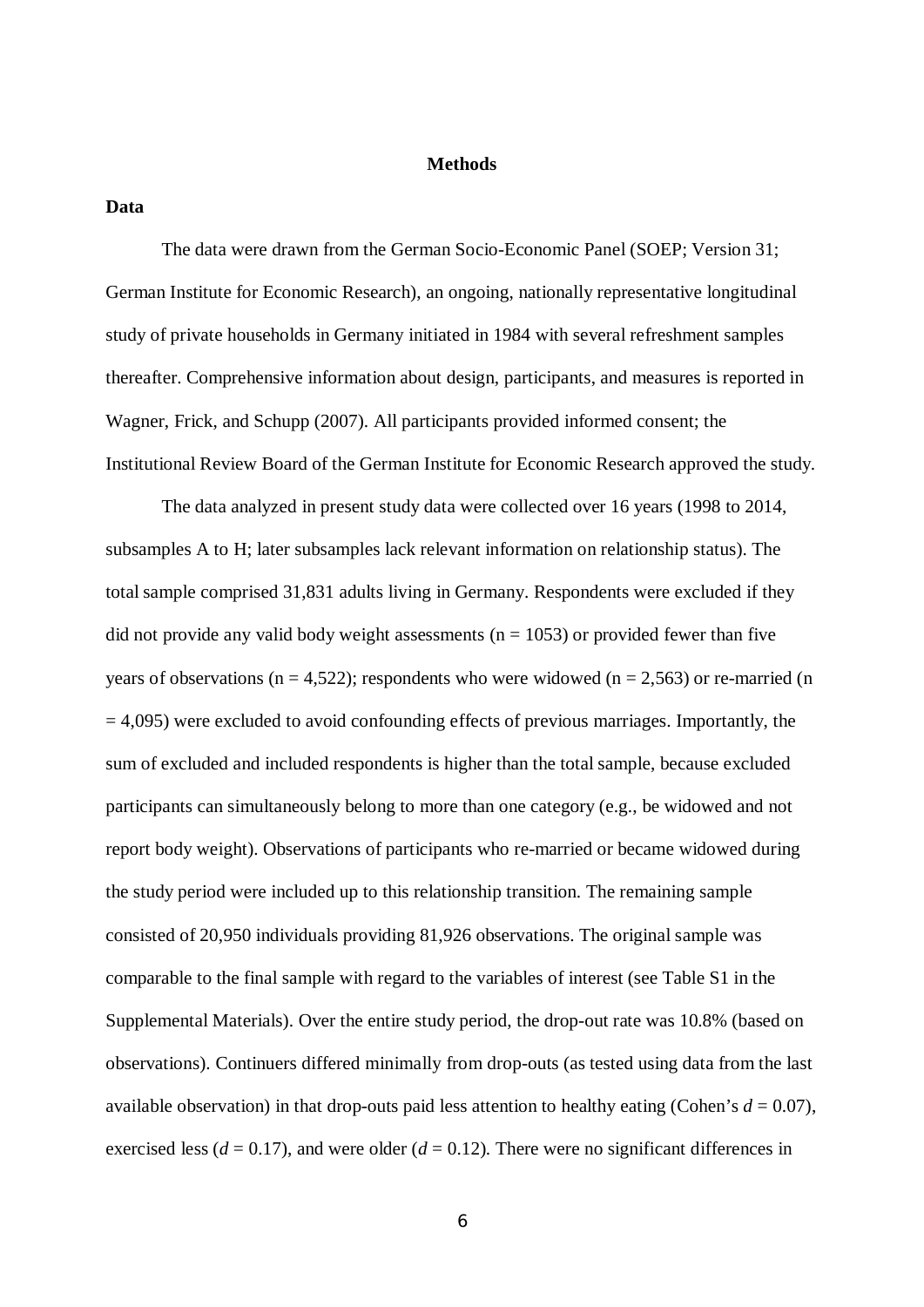smoking, gender, or BMI. General information on drop-out rate and refreshment sampling in the Socio-Economic Panel can be found in Kroh, Kühne, and Siegers (2017).

Only relationship transitions experienced for the first time over the study period were included in the models. For example, if a participant started to cohabit, got married, separated, and then divorced, all of those transitions would be included. If she then re-married, her data after re-marriage would be excluded to avoid confounding the effects of this re-marriage with the influence of all previous relationship transitions on BMI (see Table 1 for a transition coding scheme). One exception was made to avoid losing a significant proportion of the sample: The reference category for estimating the effects of cohabitation status was defined as including both respondents who had never lived with a partner and respondents who had not done so in the past four years. Importantly, including the latter group makes the estimate of cohabitation effects on weight change more conservative.

Marital and fertility history data from a retrospective life course questionnaire, administered at the start of SOEP participation and updated yearly, were combined with additional data from the 1998 to 2001 surveys to build indices of relationship status and childbirth. Respondents were interviewed every year. Employment was assessed yearly; body weight, height, perceived stress, and subjective health were assessed biennially starting in 2002. Weight-related behaviors were measured biennially; exercise since 2001, smoking since 2002, and healthy eating since 2004. Yearly estimates for effects of relationship status and weight-related behaviors on BMI can be reported because some participants had moved, for example, from no relationship to the first year of a relationship when BMI was assessed; others had moved to the second year. The person-specific effects after the first, second, third, etc., year of a relationship transition on BMI were averaged over all valid observations.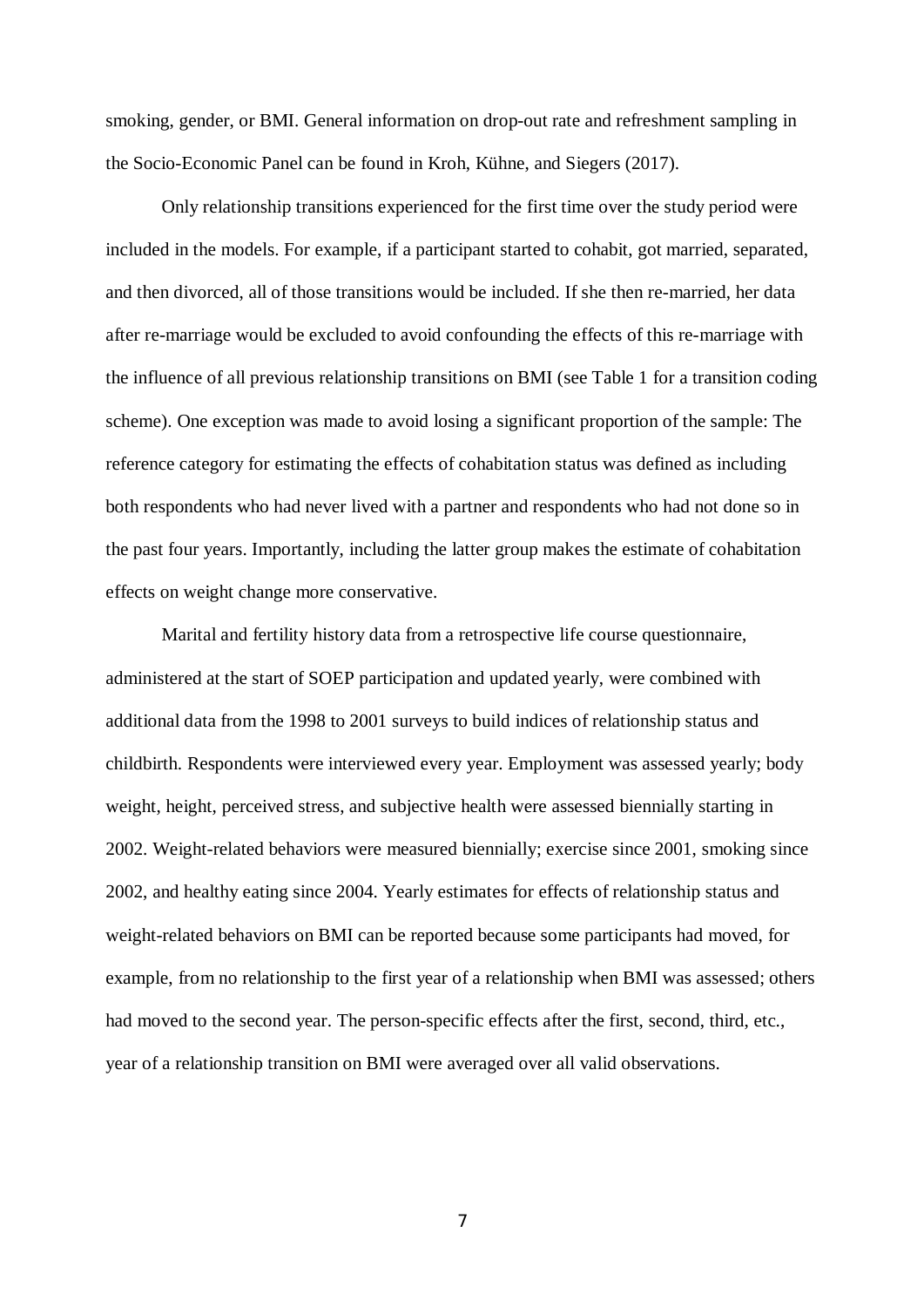# **Measures**

*Body weight and height* were self-reported by respondents. To reduce measurement error, body weight was set to missing if it deviated from the respondent's median body weight by a factor greater than 1.5 or lower than 0.66. Consequently, 86 observations were deleted. If the reported height in centimeters was below 100, 100 was added ( $n = 3$  observations). If participants reported different heights over time, the median was taken (29.6% of observations; mean variation = 2.17 cm; 75% of this subsample varied by  $\leq$  2 cm). Importantly, for participants with varying height reports, all BMI values were calculated with the same median height; BMI was thus not influenced by this variation. Moreover, the results of analyses excluding all participants with varying height reports were comparable with those reported here.

*Duration of cohabitation or marriage/time since separation or divorce* were determined by reference to both (1) the life course questionnaire administered to participants entering the SOEP, and (2) three questions administered every year: First, respondents were asked to state their marital status. Second, respondents who were unmarried or permanently separated from their spouse were asked whether they were in a committed relationship. Third, individuals in a committed relationship were asked whether their partner lived in the same household (see Table 1 for coding details). Same-sex couples in cohabitation or civil union (coded as married) are included; however, they represent only 0.04% of all observations in this study.

*Weight-related behaviors* were assessed by three questions: "How often do you exercise?" with responses on a 4-point scale ("daily" to "never"); "How much attention do you pay to healthy eating?" (4-point scale "very much" to "none at all"); "Do you currently smoke cigarettes, a pipe, or cigars?" (response options "yes" and "no").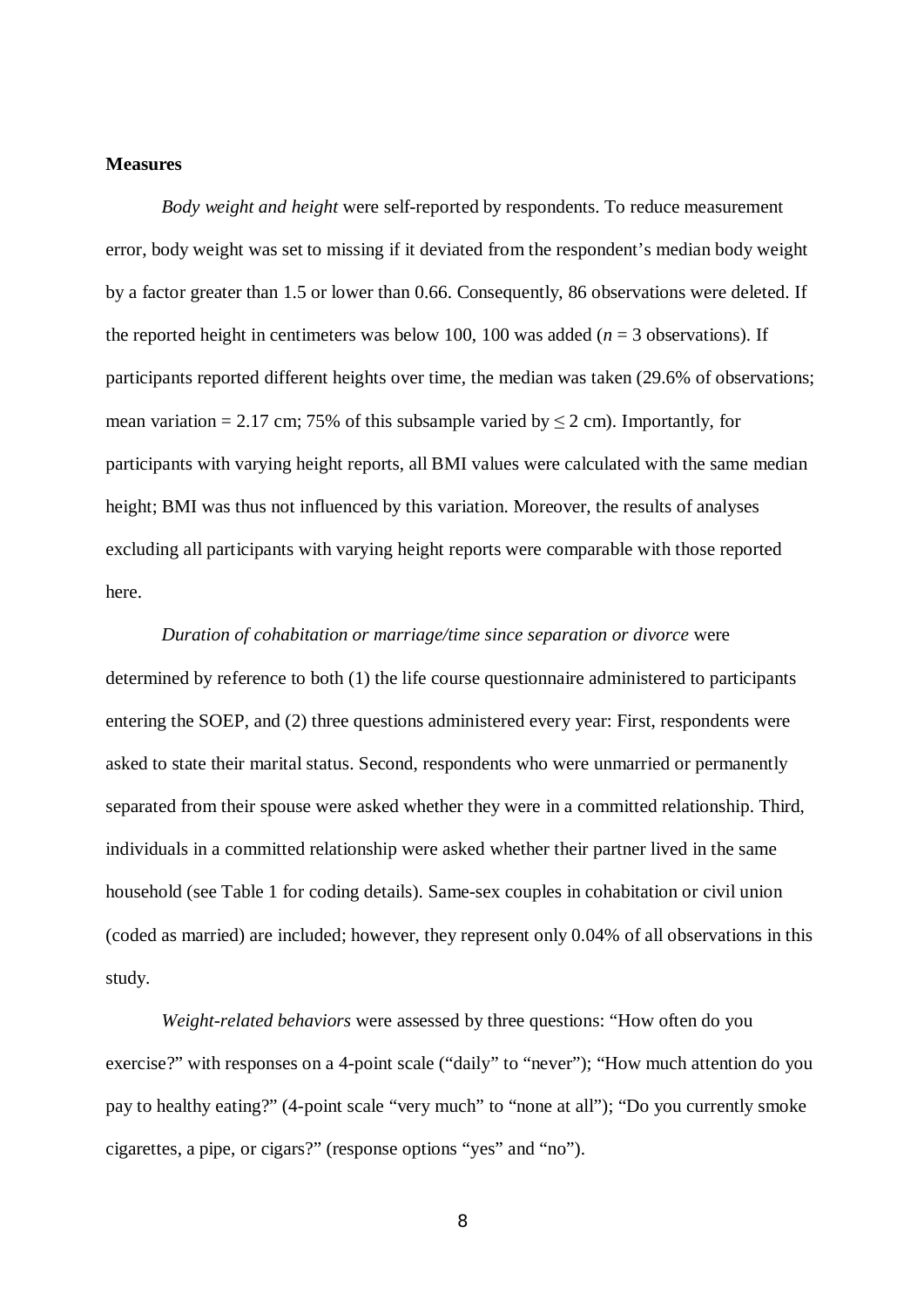*Control variables: Age* was calculated based on the birth date. The child-related events *pregnancy*, *recent birth*, and *having children* were assessed and coded as follows: if a child was born (a) up to eight months after an interview, *pregnancy* was coded "1"; (b) up to 18 months before an interview, *recent birth* was coded "1"; (c) more than 18 months before an interview, *having children* was coded "1." These three predictors were mutually exclusive; priority was given to the most recent child-related event. *Employment status* was assessed by the question "Are you currently employed? Which of the following best describes your status?" The response options "employed full-time," "voluntary military service," and "voluntary social year" were coded as full-time employment. "Employed part-time," "completing in-service (re-) training," and "marginal or irregular employment" were coded as part-time employment. Attending school or university and "not employed" were coded as "not working." *Perceived stress* was measured by the question "During the last weeks, how often did you feel rushed or pressed for time?" (5-point scale "always" to "never"); s*ubjective health* by the question "How would you describe your current health?" (5-point scale "very good" to "bad").

# **Statistical Analyses**

As the data are nested within the same person, a multi-level framework was employed (Raudenbush, & Bryk 2002). Within-person variation was modeled to estimate the impact of relationship transitions on BMI, that is, each person was compared with him- or herself before and after relationship transitions. This approach has the advantage that the results are not confounded by time-constant unobserved heterogeneity (e.g., social origin). As in all multilevel approaches, the influence on within-person change (i.e., change in BMI) can be modeled only if change in this variable is observed. Only 946 persons in the entire sample, that is, 3% of all observations, did not report any change in BMI after any relationship transition; these respondents were excluded from the analyses. When these 946 persons were assigned an artificial within-person change in BMI (i.e., a mean of 0.0 and a *SD* of 0.0001) and included in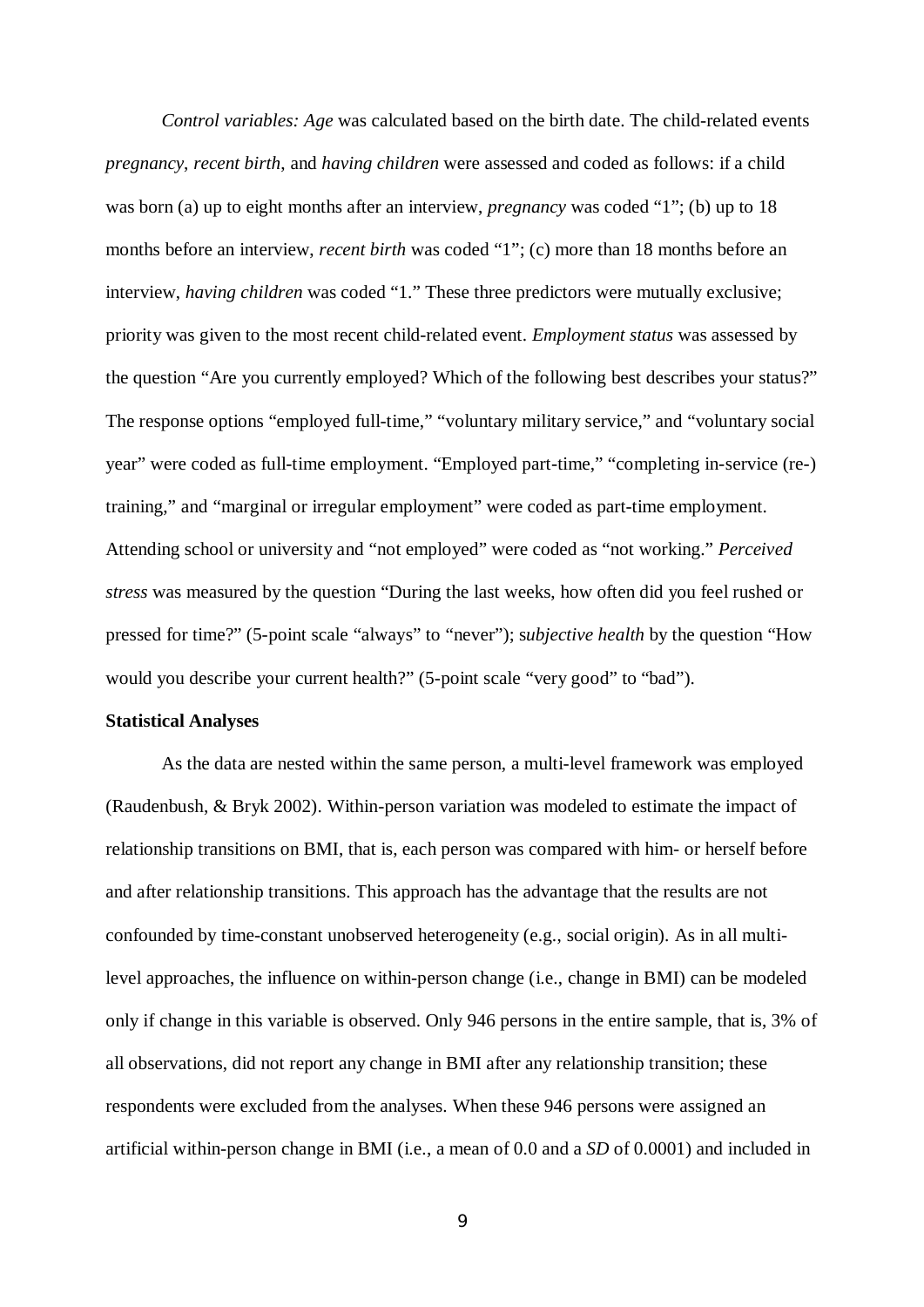the analyses, the results were identical with those of the sample reporting a change in BMI (results not shown). Given the high variability in the outcome variable BMI, the within-person modeling approach is adequate. The data were analyzed by estimating the following model:  $Y_{it} = X_{it} \hat{\beta} + D_i \hat{\gamma}_i + \varepsilon_{it}$ , where the dependent variable  $Y_{it}$  is the BMI of person *i* at time *t*;  $X_{it}$ indicates the matrix of covariates containing values on the current situation of person *i* (e.g., whether they experienced a transition such as getting married);  $\hat{\beta}$  represents the regression weight;  $D_i$  is a vector containing dummy variables for every single person; and  $\hat{\gamma}_i$  is the estimation of the person's mean BMI.  $\varepsilon$ <sub>it</sub> is the error term (Bruederl & Ludwig, 2015). As there were several observations per person, standard errors were corrected using a clustered sandwich estimator. Analyses were conducted in Stata Version 12, using the *areg* command.

Analyses were conducted separately for men (Table 3) and women (Table 4) because BMI is a more important indicator of attractiveness in women (Weeden & Sabini, 2005 for a review). Further, effects of pregnancy on body weight differ between men and women (Brennan, Ayers, Ahmed, & Marshall-Lucette, 2007), and women pay more attention to their nutrition (Kiefer, Rathmanner, & Kunze, 2005), but exercise less (Mata et al., 2015; Rapp & Schneider, 2013). Additional tests of how sex differences in relationship transitions affected BMI are reported in the Supplemental Materials (Table S2).

Six models were calculated (see Tables 3 and 4), each model building on the previous one by adding new variables: Model 1a estimates the effects of changes in marital status on BMI; Model 1b estimates the effect of changes of cohabitation status on BMI. Separate analyses were conducted for changes in marital versus cohabitation status because cohabitation can be less stable (Brown, 2000) and have different health consequences than marriage (Horwitz & White, 1998). Model 2a estimates the effects of changes in both marital and cohabitation status. Including changes in marital and cohabitation status in the same model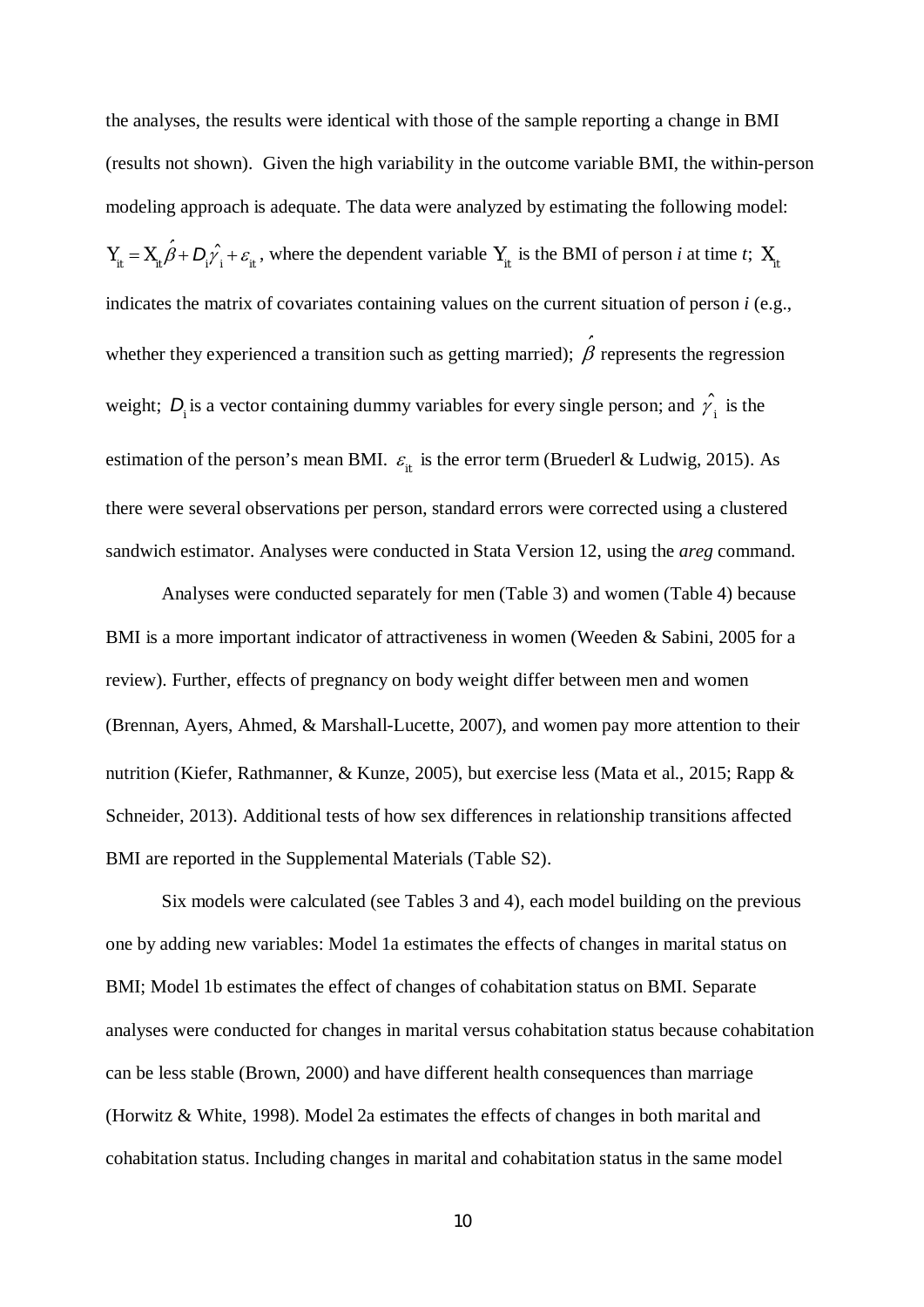makes it possible to estimate the effect of one while controlling for the other. For example, by comparing the beta values of Model 2a with Model 1a, one can determine the influence of getting married on BMI, controlling for cohabitation (Model 2a shows the "net" influence of changes in marital status on BMI, independent of any pre-marriage effects of cohabitation), relative to the influence of getting married on BMI, not controlling for cohabitation (Model 1a). Model 3 additionally includes weight-related behaviors as predictors. As these data are available for only a subsample of participants, Model 2b reports the same predictor variables as Model 2a, but only for those participants for whom data on weight-related behaviors are available. Thus, by comparing Model 2a and Model 2b, one can identify potential differences between the main sample and the subsample that reported weight-related behaviors; moreover, Model 2b and Model 3 can be compared directly. Model 4 additionally contains control variables that have often been ignored in previous research, namely, having children, changes in employment status, perceived stress, and subjective health.

## **Results**

In both men and women, body weight was higher for cohabiting and married respondents than for those without a partner (see Table 2 for demographic characteristics). The multi-level estimates for BMI in men and women are presented in Tables 3 and 4, respectively. Figure 1 presents the predicted changes in BMI by relationship transition, with all control variables included in the analyses.

#### **Effect of Relationship Transitions on Men's BMI**

**Effects of marriage and divorce on BMI.** When only the effects of marital status were considered (Table 3, Model 1a), both marriage and divorce led to significant weight gain in men. The longer the marriage lasted, the larger the weight increase: up to  $0.833 \text{ kg/m}^2$  after four or more years. Analogous results emerged for the effects of divorce on weight gain relative to pre-marriage BMI  $(+1.222 \text{ kg/m}^2$  four or more years after divorce). Being divorced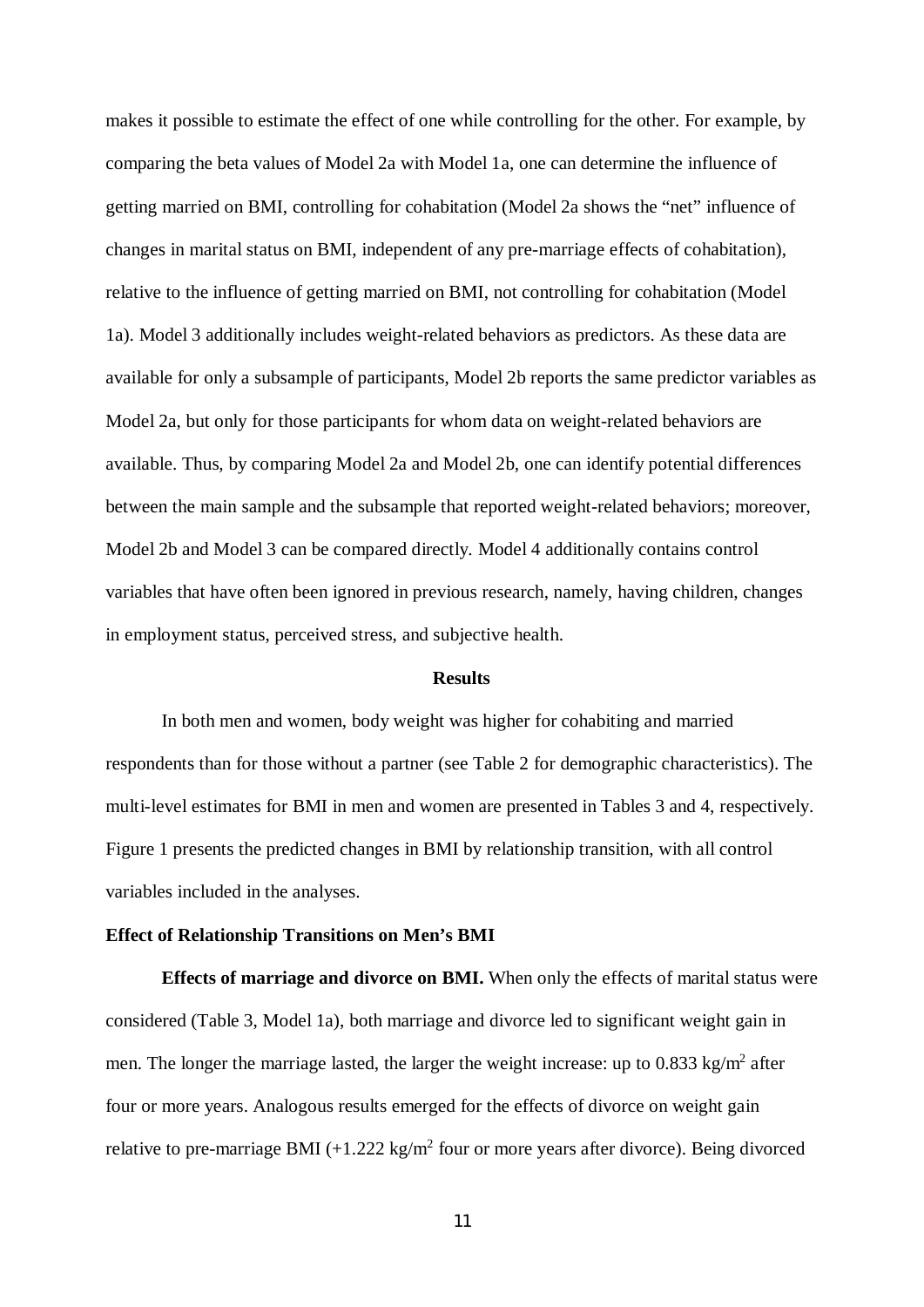for four years or longer thus led to about  $0.4 \text{ kg/m}^2$  more weight gain than a marriage of the same duration  $(1.222 - 0.833 = 0.389 \text{ kg/m}^2)$ .

**Effects of cohabitation and separation on BMI.** Moving in with a partner led to weight gain (Model 1b). The longer cohabitation lasted, the larger the effect on weight gain. In contrast, the BMI of men who had separated from their partner in the last three years did not differ significantly from their BMI prior to cohabitation. After four or more years' separation, a small weight gain of  $0.229 \text{ kg/m}^2$  occurred.

**Relative effects of relationship transitions.** When both marital and cohabitation status were included in the analysis (Model 2a), the effects of cohabitation, separation, and divorce on BMI remained similar in size to those estimated by the models examining only marital (Model 1a) or cohabitation status (Model 1b). In contrast, the effects of marriage on BMI were significantly weaker in Model 2a than in 1a (e.g., married, first year:  $t = 10.25$ ,  $p < .001$ ).

**Weight-related behaviors.** Model 2a includes all participating men; Model 2b, only those for whom data on weight-related behaviors were available. Importantly, in both models, the effects of marital and cohabitation status on BMI were comparable in direction and size. In Model 3, three weight-related behaviors—smoking, exercise, and healthy eating—were included. Although an increase in any of the three weight-related behaviors led to significant weight loss (from about  $-0.046$  kg/m<sup>2</sup> for exercise to  $-0.312$  kg/m<sup>2</sup> for smoking), and a decrease led to weight gain, including them in the model did not reduce the predictive value of marital or cohabitation status on BMI.

**Control variables.** Pregnancy, birth, and having children led to significant weight gain in men (about 0.3 to 0.4 kg/m<sup>2</sup>; Model 4). Transitioning to a full-time job led to an increase in BMI. Changes in perceived stress or health were not related to BMI. Controlled for children, employment transitions, stress, and health, the sole effect of marriage and divorce was slightly reduced, but remained significant (exception: married, second year). Similarly, the effects of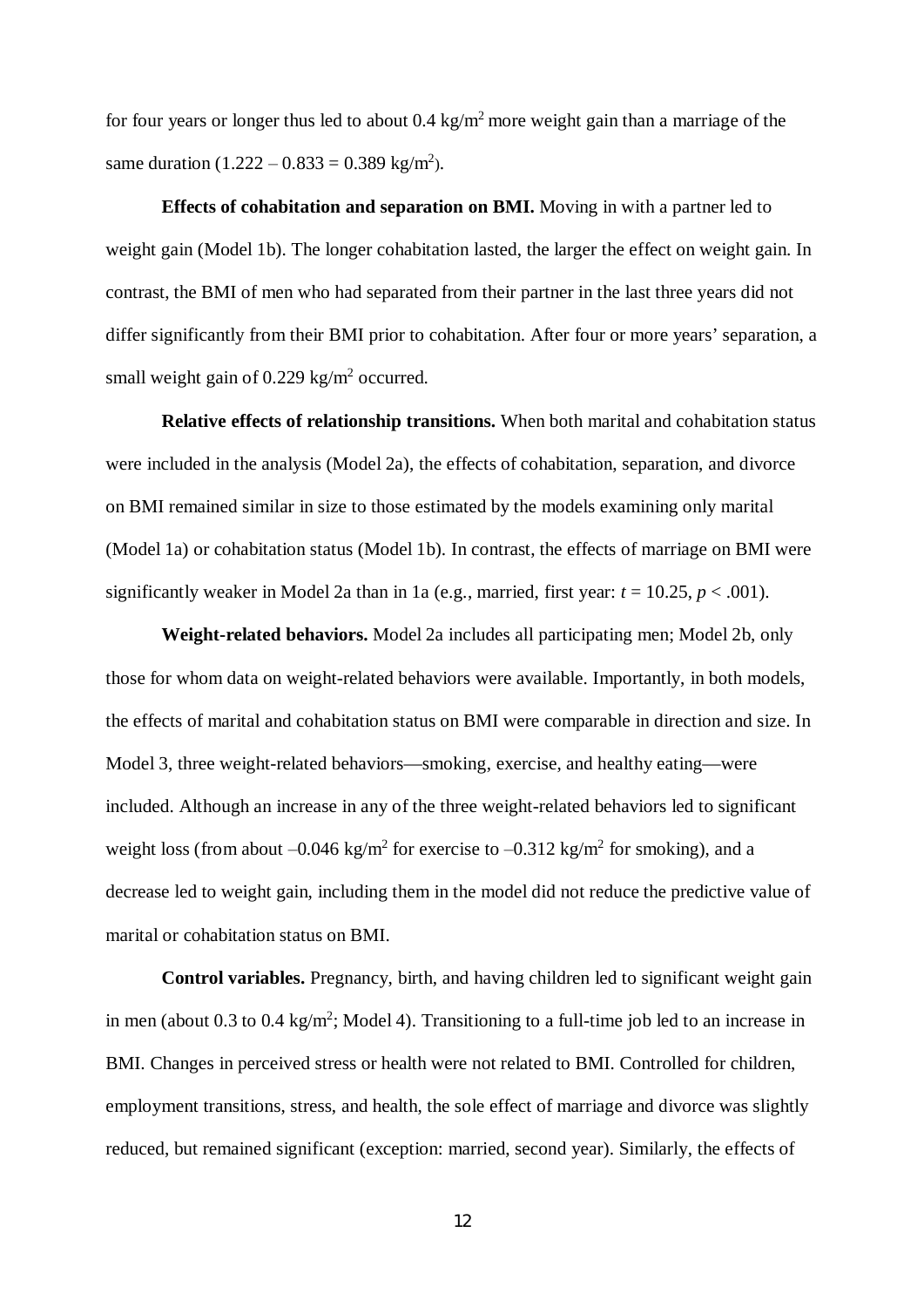cohabitation and separation on BMI remained significant, albeit slightly smaller (exception: separated, second year no longer significantly predicted weight gain).

#### **Effect of Relationship Transitions on Women's BMI**

**Effects of marriage and divorce on BMI.** When only the effects of marital status were considered (Table 4, Model 1a), both marriage and divorce led to significant weight gain in women. Being divorced for four years or longer led to more weight gain than being married for four years or longer  $(0.995 - 0.690 = 0.305 \text{ kg/m}^2)$ .

**Effects of cohabitation and separation on BMI.** Moving in together also led to weight gain (Model 1b). The longer cohabitation lasted, the larger the effect on weight gain. In contrast to men, women lost significant weight in the first year after separating from their partner: on average, their BMI fell below the pre-cohabitation BMI  $(-0.299 \text{ kg/m}^2)$ . When women had been separated for two years or more, their BMI did not differ significantly from their pre-cohabitation BMI.

**Relative effects of relationship transitions.** Examining the effects of marital and cohabitation status in the same model (Model 2a) revealed comparable effects of cohabitation, separation, and divorce on BMI. The effects of marriage on weight gain were significantly weaker than when only marital status was used as predictor (Model 1a; e.g., married, first year  $t = 10.24, p < .001$ .

**Weight-related behaviors.** Including smoking, exercise, and healthy eating in the analyses (Model 3) did not change the predictive value of marital or cohabitation status on weight change. However, an increase in any of these behaviors led to significant weight loss (from  $-0.024 \text{ kg/m}^2$  for exercise to  $-0.539 \text{ kg/m}^2$  for smoking), a decrease led to weight gain.

**Control variables.** Pregnancy, birth, and having children significantly predicted weight gain; not surprisingly, the coefficients were up to about five times larger than in men. Better subjective health predicted a lower BMI in women. Neither change in employment status nor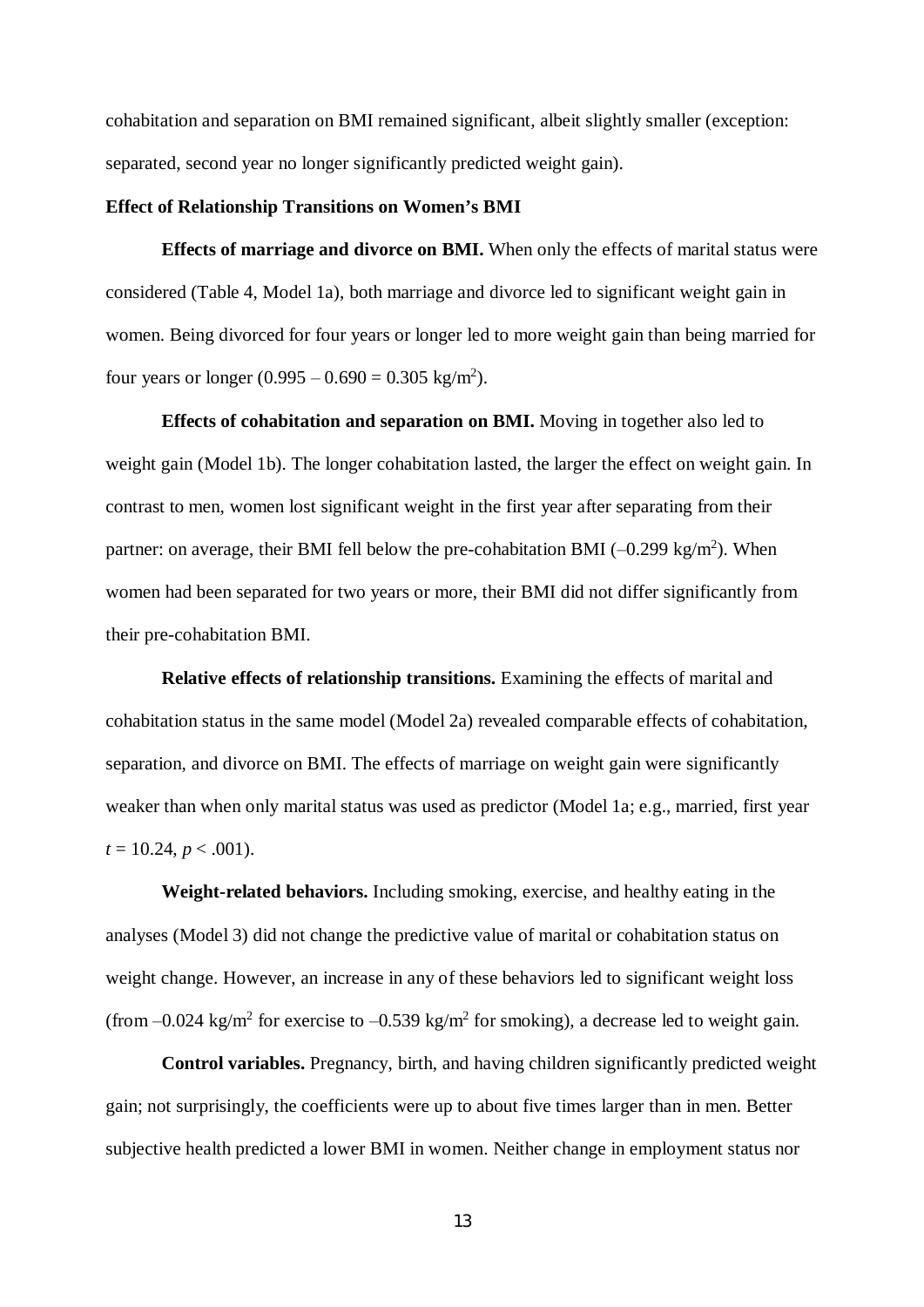perceived stress was related to changes in BMI. Controlling for the effects of children, employment, health, and stress (Model 4) weakened the effects of marriage and divorce on BMI. In fact, BMI in the second and third year of marriage was no longer significantly different from pre-marriage BMI. The effects of divorce and cohabitation on weight gain generally remained significant (except for cohabitation in the first year and divorce in the third year), albeit noticeably weaker. A recent separation still led to weight loss.

### **Sex Effects of Relationship Transitions, Children on BMI**

To test for differences between men and women, we re-ran Models 2a and 4 (Tables 3 and 4), this time including the interaction between sex, predictor variables, and control variables. There were generally no sex differences in the effects of relationship transitions on BMI, with the exception that women gained less weight than men three years after a divorce and four or more years into cohabitation (Model 4). Women gained more weight than men after a recent birth; however, this difference vanished by the time the child was 18 months or older. There were no sex differences in the effects of engaging in weight-related behaviors on BMI, except that women who started smoking lost more weight than men doing the same. The only sex difference in the control variables assessed was that women transitioning to full-time employment gained less weight than men doing the same (Table S2, Supplemental Materials).

# **Effects of Relationship Transitions on BMI in First Marriages and Remarriages**

To test whether the observed patterns of BMI change after relationship transitions generalized to re-marriages, all models were re-run including all participants who had ever been married, independently of how often (see Tables S3 and S4, Supplemental Materials). When all marriages were considered, the effects on BMI of getting married and getting divorced were weaker in both men and women (Tables S3 and S4, Model 4). However, the effects of cohabitation and separation remained generally stable.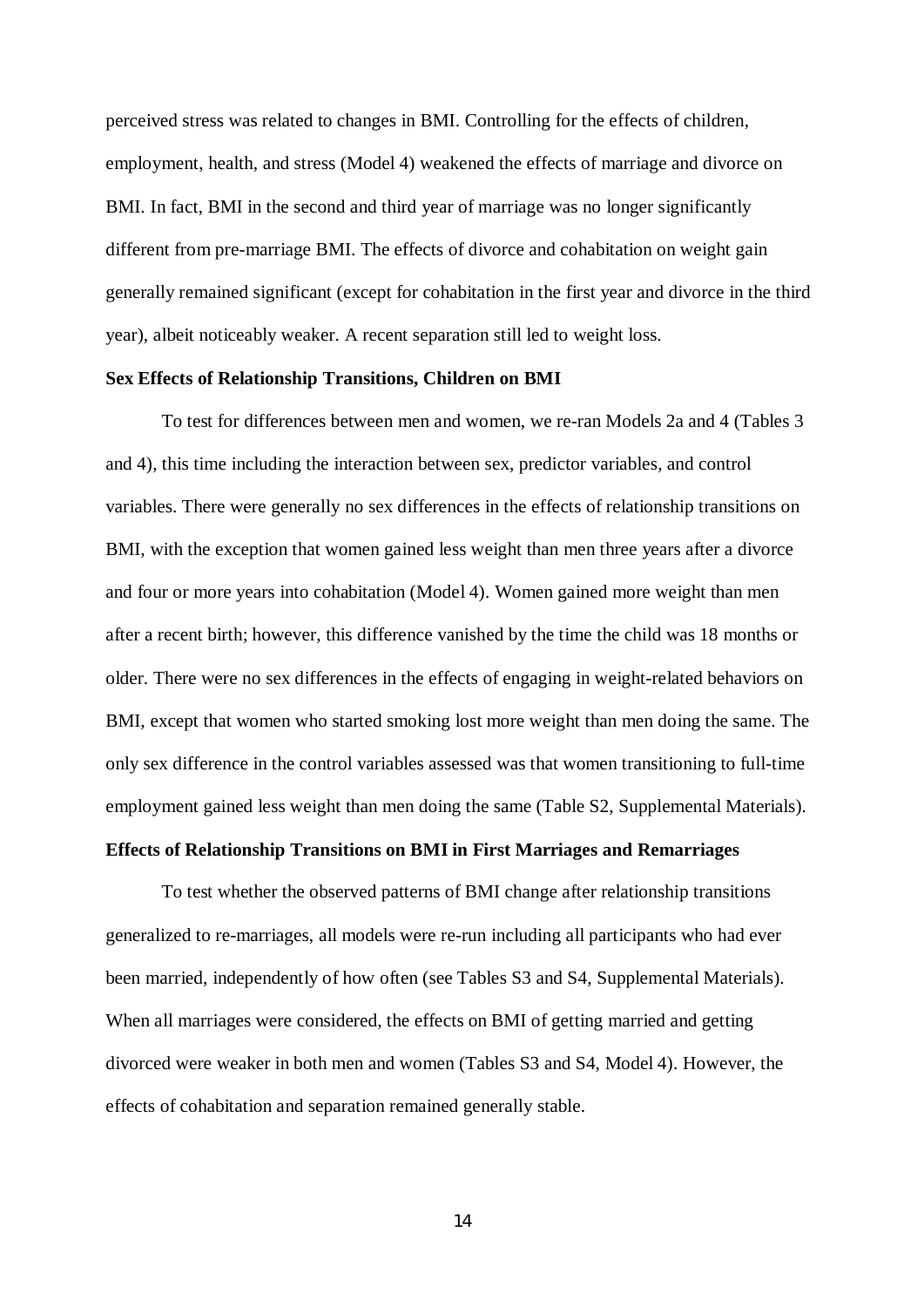## **Discussion**

Particularly in men, cohabitation was overall associated with much more pronounced and stable weight gain than was marriage (controlling for weight-related behaviors, age, children, employment, stress, and health). In women, this effect was most visible after longer cohabitation and marriage. BMI after separation was generally comparable to BMI before cohabitation; women lost some weight in the first year, men gained some weight after four or more years of separation. In contrast, divorce led to considerable weight gain over time, especially in men. Changes in weight-related behaviors did not explain the distinct effects of cohabitation, marriage, separation, and divorce on BMI. The effect of relationship transitions on BMI was reduced but mostly held when controlling for the effects of children, changes in employment status, perceived stress, and subjective health. Pregnancy and children considerably increased BMI, and in women, better subjective health predicted lower BMI. These results are largely consistent with the marriage market hypothesis: Transitions into cohabitation and marriage were followed by weight gain. However, the weight gain after four or more years of cohabitation was much larger—in fact, double the size—of that occurring after four or more years of marriage.

This is one of the first longitudinal studies to compare the effects of cohabitation and marriage on BMI. Most studies examining how marriage affects BMI have not directly compared it with cohabitation (Dinour et al., 2012). This may have led to an overestimation of the effect of marriage on BMI. Why is cohabitation a stronger predictor of weight gain than marriage? One possible reason is chronological order. Cohabitation usually precedes marriage (e.g., married and cohabiting participants in this study were about 20 years older than never married cohabiting participants, see Table 2) and—given that most cohabiting couples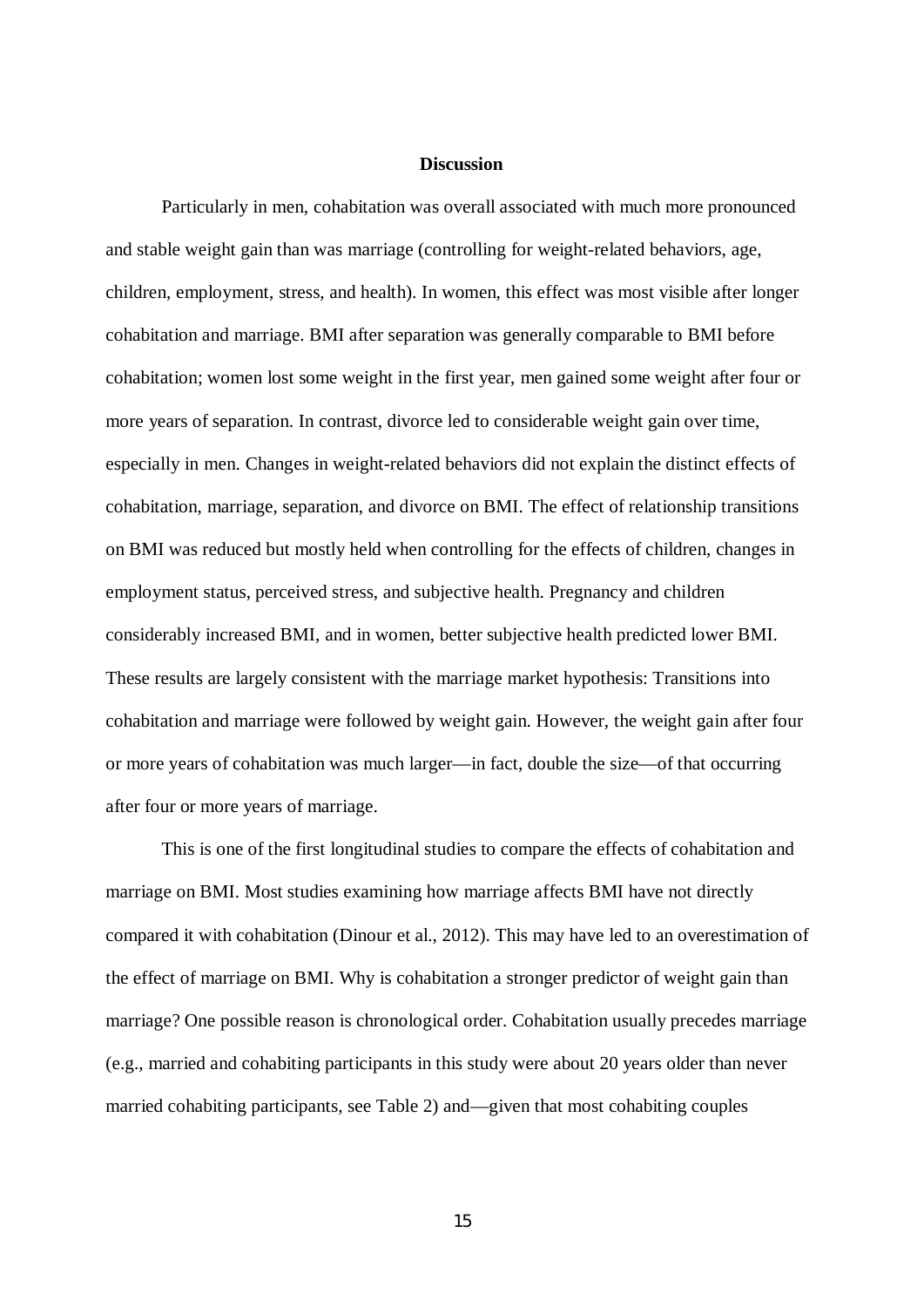eventually marry (Goodwin, Mosher, & Chandra, 2010)—most of the weight change may occur during cohabitation.

Partly consistent with the marriage market hypothesis and its implication that people lose weight again after separation or divorce, respondents who separated generally showed BMIs similar to those they had when living alone. Again, the chronology of events (separation commonly precedes divorce) may explain why separation and divorce predict different changes in BMI. Separation from a partner is often associated with lower well-being (Ezzati, Martin, Skjold, Hoorn, & Murray, 2006), loss of appetite, and subsequent weight loss (American Psychiatric Association, 2013; see Wilcox et al., 2003). Importantly, the present findings showed weight gain in the wake of divorce. In fact, men gained more weight after their divorce than during their first marriage. The few previous studies examining weight change after divorce have reported mixed findings, potentially stemming from inconsistent control for the effects of cohabitation, a shorter post-divorce follow-up time, and not excluding participants who re-married (Dinour et al., 2012).

Changes in exercising, healthy eating, and smoking behavior did not account for changes in BMI after relationship transitions. Thus, the present findings contradict both the respective hypotheses formulated here and previous findings indicating that weight-related behaviors change after cohabitation or marriage (Meyler, Stimpson, & Peek, 2007); they do not support either the negative protection hypothesis or the marriage protection hypothesis. However, using a single item (as done here) to assess weight-related behaviors might make it more difficult to detect their influence on BMI. For example, cohabitation could increase the amount of calories consumed per meal (Sobal & Rauschenbach, 2003) or the frequency of meals (Herman, 2015). Neither of these explanations was captured by the item used, which assessed the attention paid to healthy eating. Additionally, it is possible that the item in question measures an attitude rather than an actual behavior (e.g., Mata, Dallacker, Vogel, &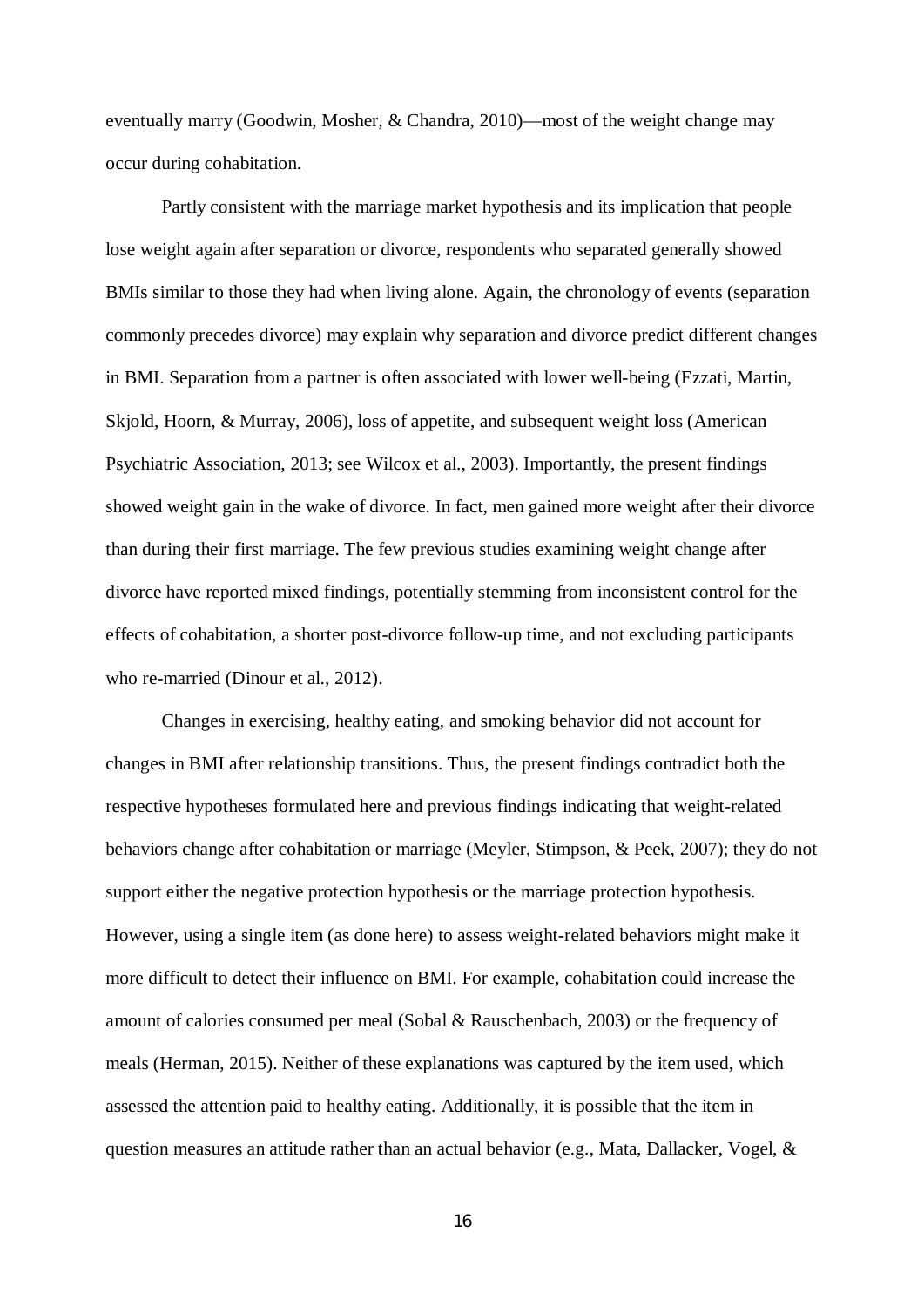Hertwig, in press). However, other studies using similar items detected differences in physical activity between individuals who were married versus cohabiting (Rapp & Schneider, 2013). Clearly, future studies need to probe a wider range of behavioral mechanisms that may underlie weight changes in the wake of relationship transitions.

This is the first longitudinal study in Germany to compare the effects of cohabitation and marital status on BMI. By analyzing within-person changes across time, it was possible to eliminate potentially confounding between-person factors. The analyses explicitly compared the effect of changes in marital status versus cohabitation status and showed that, overall, cohabitation has a stronger influence on BMI than marriage. This finding has important implications, suggesting that research that does not consider the influence of cohabitation on BMI is likely to overestimate the influence of marriage. Second, cohabitation has a substantially larger long-term influence on BMI than marriage does.

Going beyond previous research, this study also analyzed what transitions *out* of cohabitation and marriage mean for individuals' BMI. The timespan of 16 years made it possible to compare the effects of cohabitation with those of marriage. Lastly, the models included other factors contributing to weight gain that are frequently neglected, including children, employment status, perceived stress, and subjective health. The available data do not allow the role of alcohol consumption for changes in BMI after relationship transitions to be meaningfully explored. Future research should include this potentially relevant behavior.

One limitation of the study is that weight and height were self-reported, potentially leading to an underestimation of BMI (Gorber, Tremblay, Moher, & Gorber, 2007). However, asking people to report height and weight in a face-to-face interview, as was done here, yields more accurate responses than, for example, do telephone interviews (Ezzati et al., 2006). Moreover, research with overweight participants has found the differences between selfreported weight and measured weight to be either insignificant or very small (Christian et al.,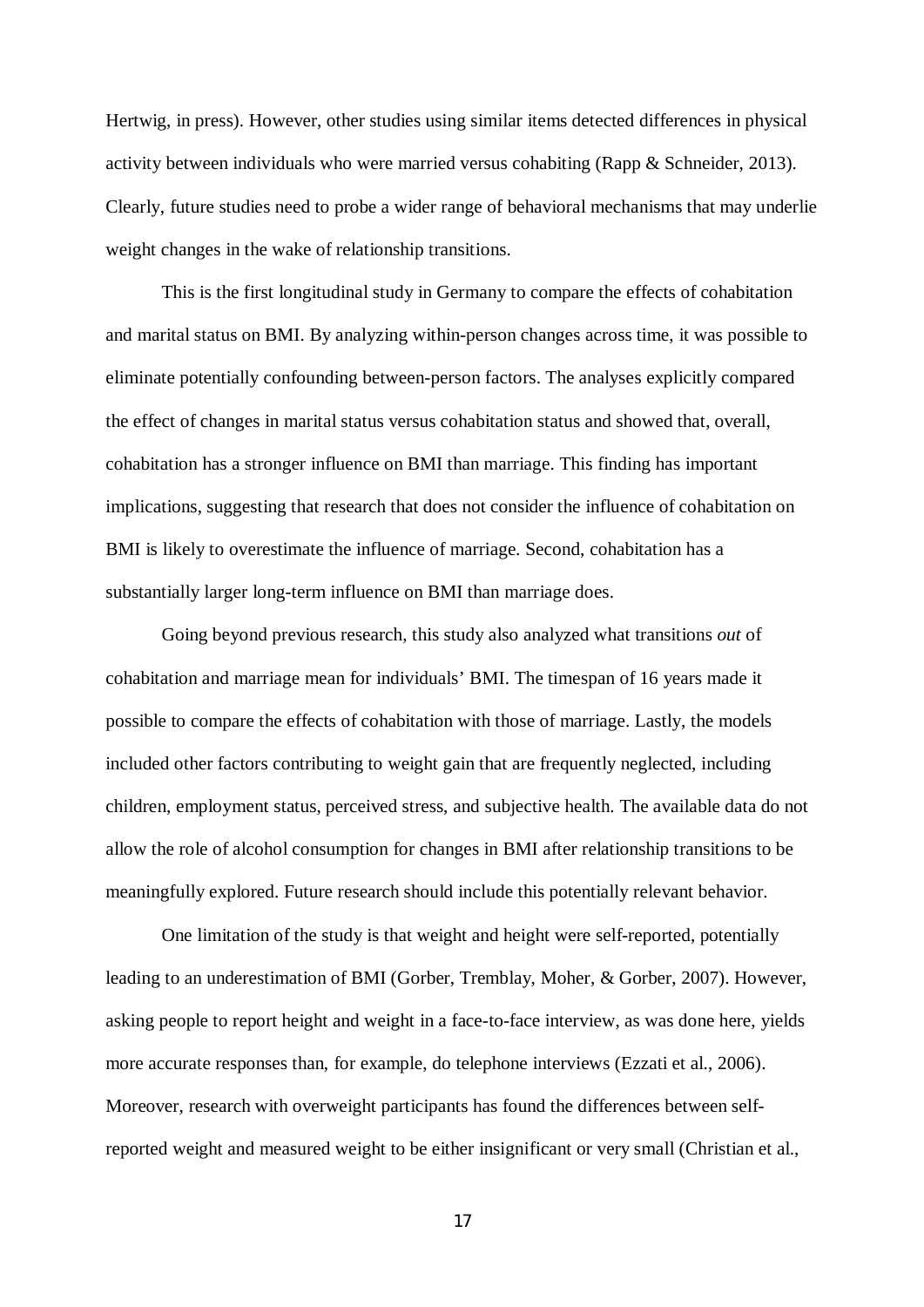2013). Importantly, this investigation focused on weight change within a person. Thus, even if there was systematic bias in self-reported weight, it is likely that it had a similar effect across time. Thus, bias in self-reported weight probably had little effect on the present results. A second limitation is that about a third of the original sample was excluded for theoretical or statistical reasons. Nevertheless, the original sample was almost identical to the final sample with regard to the variables of interest. Finally, the present results do not clarify *how* cohabitation and marriage led to weight gain. One possible mechanism can be excluded, however: The weight-related behaviors examined did not explain changes in weight above and beyond the influences of relationship transitions.

The present findings show that changes in people's relationship status affect their BMI. Transitioning to a shared life, especially moving in together, is associated with a significant increase in BMI, but so is leaving behind a shared life, especially divorce. These findings are important for several reasons. First, they qualify the view that living with a partner is invariably good for health. Rather, depending on a person's BMI prior to relationship transitions, relationship effects on BMI can either decrease or increase the risk of mortality (Aune et al., 2016). Second, divorcees do not return to their pre-marriage weight: Summing up the observed relationship effects on BMI from four years each of cohabitation, marriage, separation, and divorce (and controlling for weight-related behaviors as well as children, change in employment status, stress, and health) reveals that men and women gained around 2.3 and 1.4 kg/m<sup>2</sup>, respectively. For men of average height (about 180 cm), this represents a difference of about 7.5 kg. Given that 25% of unmarried, non-cohabiting men in the current sample have a BMI of 27.0 kg/m<sup>2</sup> or higher, an increase of 2.3 kg/m<sup>2</sup> would increase their allcause mortality risk by up to about 13% (Aune et al., 2016). The present results suggest that transitions into and out of cohabitation or marriage are periods of special vulnerability for weight gain, and social factors contributing to weight gain are often overlooked (Vartanian,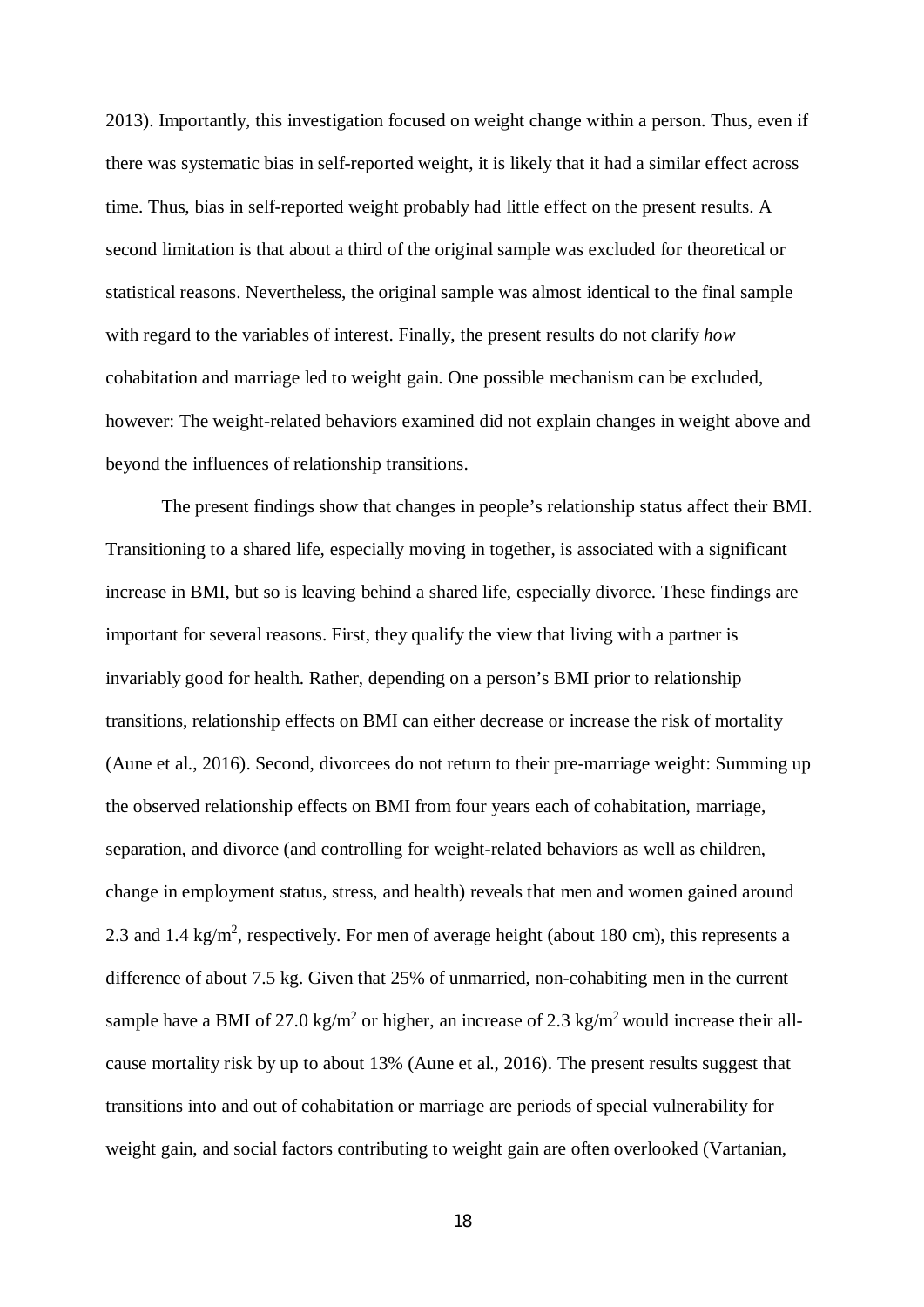Peter, & Wansink, 2008). Importantly, being married generally decreases mortality (Rendall, Weden, Favreault, & Waldron, 2011). Being married *and* having a healthier BMI could additively decrease mortality and not only add years to life but life to years by decreasing morbidity and increasing quality of life. Of course, relationship transitions are one among many factors influencing BMI—but today's population levels of obesity do not afford the luxury of ignoring any contributing factor.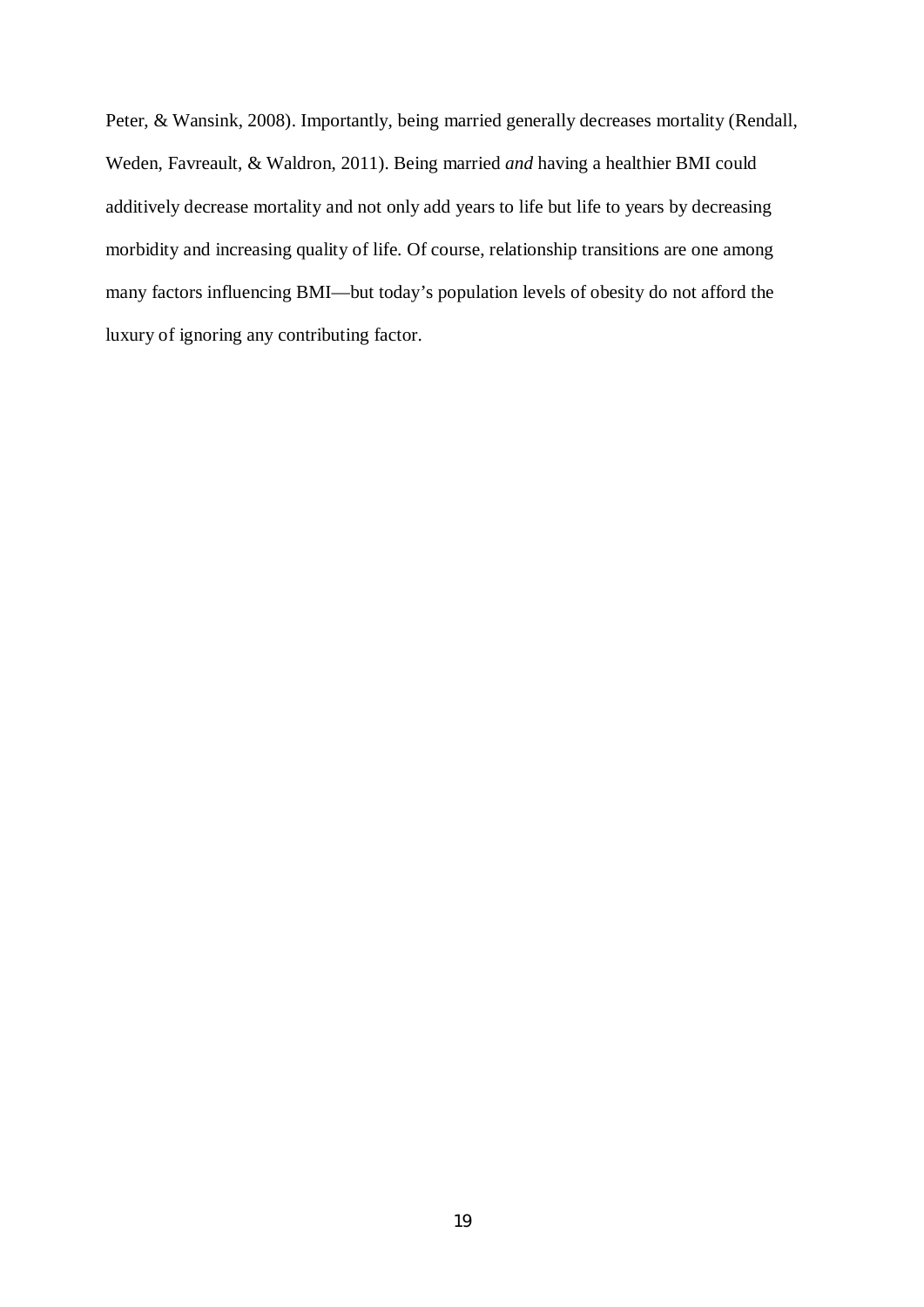#### **References**

- American Psychiatric Association. (2013). *Diagnostic and statistical manual of mental disorders* (5th ed.). Washington, DC: Author.
- Aubin, H.-J., Farley, A., Lycett, D., Lahmek, P., & Aveyard, P. (2012). Weight gain in smokers after quitting cigarettes: Meta-analysis. *BMJ*, *345*, e4439. http://dx.doi.org/10.1136/bmj.e4439
- Aune, D., Sen, A., Prasad, M., Norat, T., Janszky, I., Tonstad, S., … Vatten, L. J. (2016). BMI and all cause mortality: Systematic review and non-linear dose-response meta-analysis of 230 cohort studies with 3.74 million deaths among 30.3 million participants. *BMJ*, *353*, i2156. http://dx.doi.org/10.1136/bmj.i2156
- Averett, S. L., Argys, L. M., & Sorkin, J. (2013). In sickness and in health: An examination of relationship status and health using data from the Canadian National Public Health Survey. *Review of Economics of the Household*, *11*, 599–633. http://dx.doi.org/10.1007/s11150-012-9143-z
- Averett, S. L., Sikora, A., & Argys, L. M. (2008). For better or worse: Relationship status and body mass index. *Economics & Human Biology*, *6*, 330–349. http://dx.doi.org/10.1016/j.ehb.2008.07.003
- Brennan, A., Ayers, S., Ahmed, H., & Marshall-Lucette, S. (2007). A critical review of the Couvade syndrome: The pregnant male. *Journal of Reproductive and Infant Psychology*, *25*, 173–189. http://dx.doi.org/10.1080/02646830701467207
- Bruederl, J. & Ludwig,V. (2015). Fixed-effects panel regression. In: Best, H., & Wolf, C. (Eds.), The SAGE handbook of regression analysis and causal inference (p. 327-357). London, UK: Sage.
- Christakis, N. A., & Fowler, J. H. (2007). The spread of obesity in a large social network over 32 years. *New England Journal of Medicine*, *357*, 370–379. http://dx.doi.org/10.1056/NEJMsa066082
- Christian, N. J., King, W. C., Yanovski, S. Z., Courcoulas, A. P., & Belle, S. H. (2013). Validity of selfreported weights following bariatric surgery. *Journal of the American Medical Association, 310,* 2454‒2456. http://dx.doi.org/10.1001/jama.2013.281043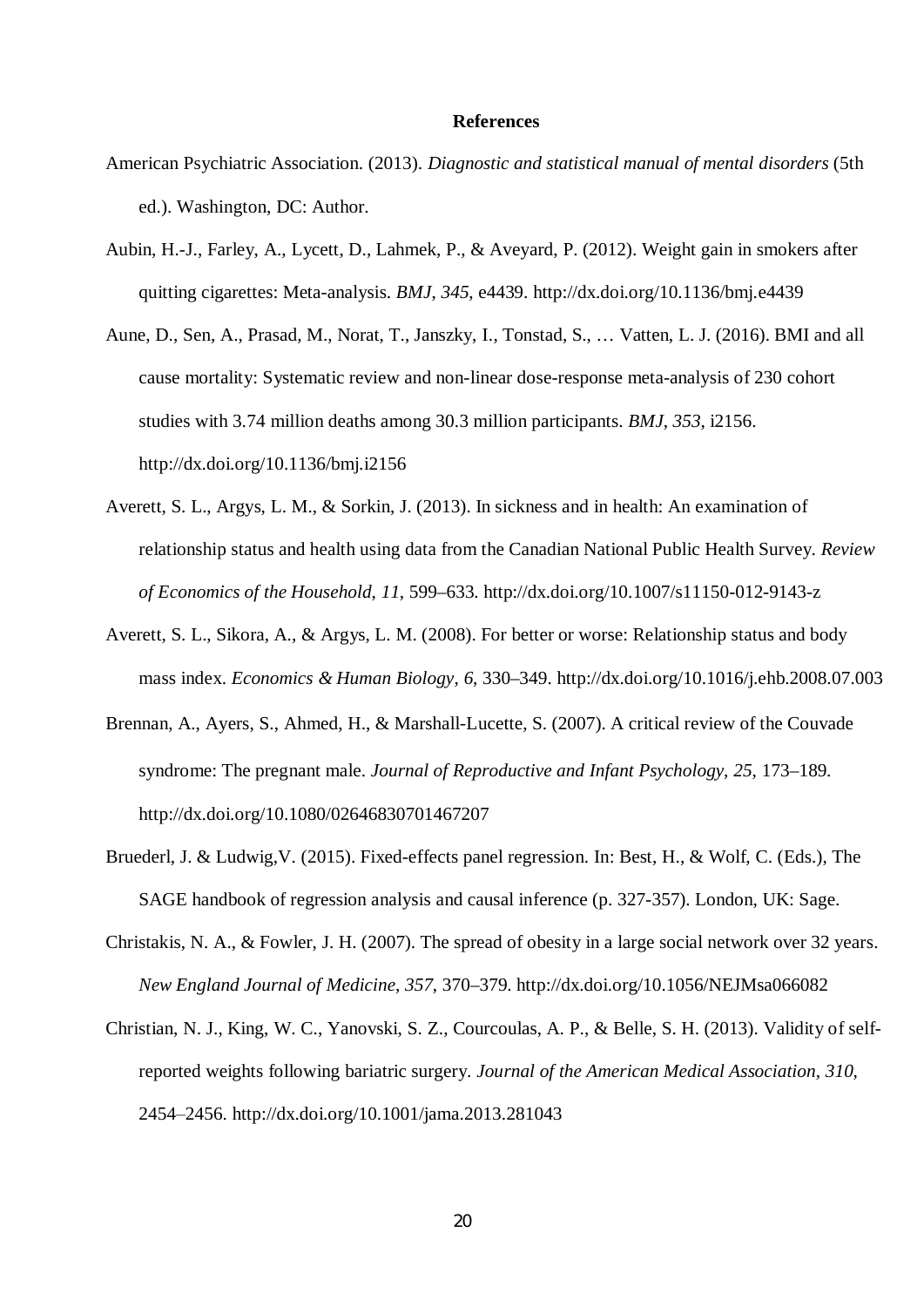- Dinour, L., Leung, M. M., Tripicchio, G., Khan, S., & Yeh, M.-C. (2012). The association between marital transitions, body mass index, and weight: A review of the literature. *Journal of Obesity*, *2012*, 1–16. http://dx.doi.org/10.1155/2012/294974
- Ezzati, M., Martin, H., Skjold, S., Hoorn, S. V., & Murray, C. J. L. (2006). Trends in national and statelevel obesity in the USA after correction for self-report bias: Analysis of health surveys. *Journal of the Royal Society of Medicine*, *99*, 250–257. http://doi.org/10.1177/014107680609900517
- Fogelholm, M., Kujala, U., Kaprio, J., & Sarna, S. (2000). Predictors of weight change in middle-aged and old men. *Obesity Research*, *8*, 367–373. http://dx.doi.org/10.1038/oby.2000.44
- Gallo, L. C., Troxel, W. M., Matthews, K. A., & Kuller, L. H. (2003). Marital status and quality in middle-aged women: Associations with levels and trajectories of cardiovascular risk factors. *Health Psychology, 22,* 453–463. http://dx.doi.org/10.1037/0278-6133.22.5.453
- Goodwin, P. Y., Mosher, W. D., & Chandra, A. (2010). Marriage and cohabitation in the United States: A statistical portrait based on cycle 6 (2002) of the National Survey of Family Growth. *Vital and Health Statistics, 23*(28).
- Gorber, S. C., Tremblay, M., Moher, D., & Gorber, B. (2007). A comparison of direct vs. self-report measures for assessing height, weight and body mass index: A systematic review. *Obesity Reviews*, *8*, 307–326. http://dx.doi.org/10.1111/j.1467-789X.2007.00347.x
- Hartmann, C., Dohle, S., & Siegrist, M. (2014). Time for change? Food choices in the transition to cohabitation and parenthood. *Public Health Nutrition, 17,* 2730–2739. http://dx.doi.org/10.1017/S1368980013003297
- Herman, C. P. (2015). The social facilitation of eating: A review. *Appetite, 86,* 61–73. http://doi.org/10.1016/j.appet.2014.09.016
- Horwitz, A. V., & White, H. R. (1998). The relationship of cohabitation and mental health: A study of a young adult cohort. *Journal of Marriage and the Family*, *60*, 505–514. http://dx.doi.org/10.2307/353865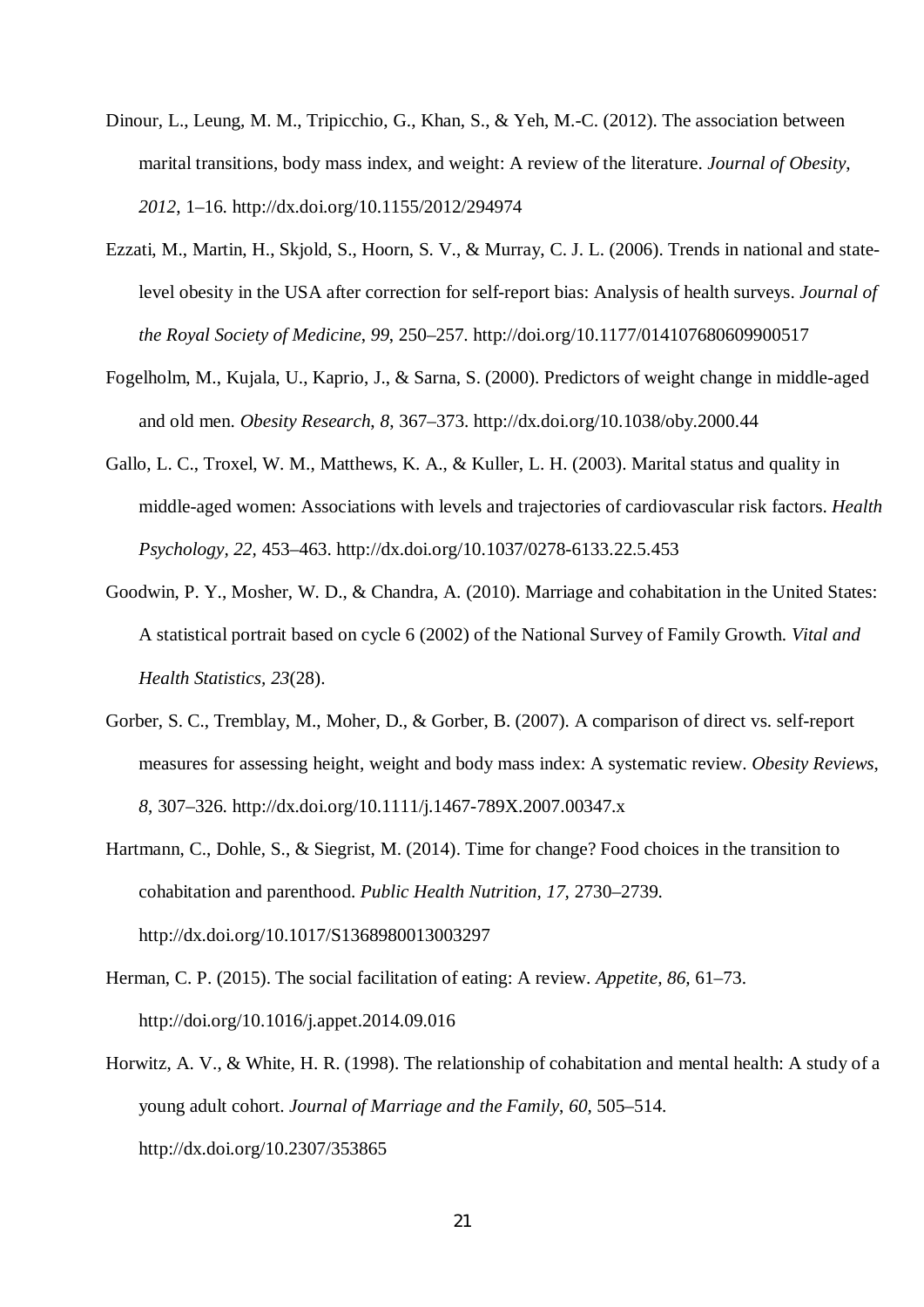- Khan, C. M., Stephens, M. A. P., Franks, M. M., Rook, K. S., & Salem, J. K. (2013). Influences of spousal support and control on diabetes management through physical activity. *Health Psychology*, *32*, 739–747. http://dx.doi.org/10.1037/a0028609
- Kiecolt-Glaser, J., & Newton, T. (2001). Marriage and health: His and hers. *Psychological Bulletin*, *127*, 472–503. http://dx.doi.org/10.1037/0033-2909.127.4.472
- Kiefer, I., Rathmanner, T., & Kunze, M. (2005). Eating and dieting differences in men and women. *The Journal of Men's Health and Gender*, *2*, 194–201. http://dx.doi.org/10.1016/j.jmhg.2005.04.010
- Klein, T., Rapp, I., & Schneider, B. (2013). The influence of couples' living arrangements on smoking habits and body weight. *Comparative Population Studies*, *38*, 673–694. http://dx.doi.org/10.4232/10.CPoS-2013-13en
- Kohn, J. L., & Averett, S. L. (2014). The effect of relationship status on health with dynamic health and persistent relationships. *Journal of Health Economics*, *36*, 69–83. http://dx.doi.org/10.1016/j.jhealeco.2014.03.010
- Kreider, R. M., & Ellis, R. (2011). *Number, timing, and duration of marriages and divorces, 2009*. US Department of Commerce, Economics and Statistics Administration, US Census Bureau.
- Kroh, M., Kühne, S., & Siegers, R. (2017). Documentation of sample sizes and panel attrition in the German Socio-Economic Panel (SOEP) (1984 until 2015). SOEP Survey Papers 408: Series C. Berlin: DIW/SOEP
- Lundborg, P., Nystedt, P., & Lindgren, B. (2007). Getting ready for the marriage market? The association between divorce risks and investments in attractive body mass among married Europeans. *Journal of Biosocial Science*, *39*, 531–544.

http://dx.doi.org/10.1017/S0021932006001611

Marcussen, K. (2005). Explaining differences in mental health between married and cohabiting individuals. *Social Psychology Quarterly*, *68*, 239–257. http://dx.doi.org/10.1177/019027250506800304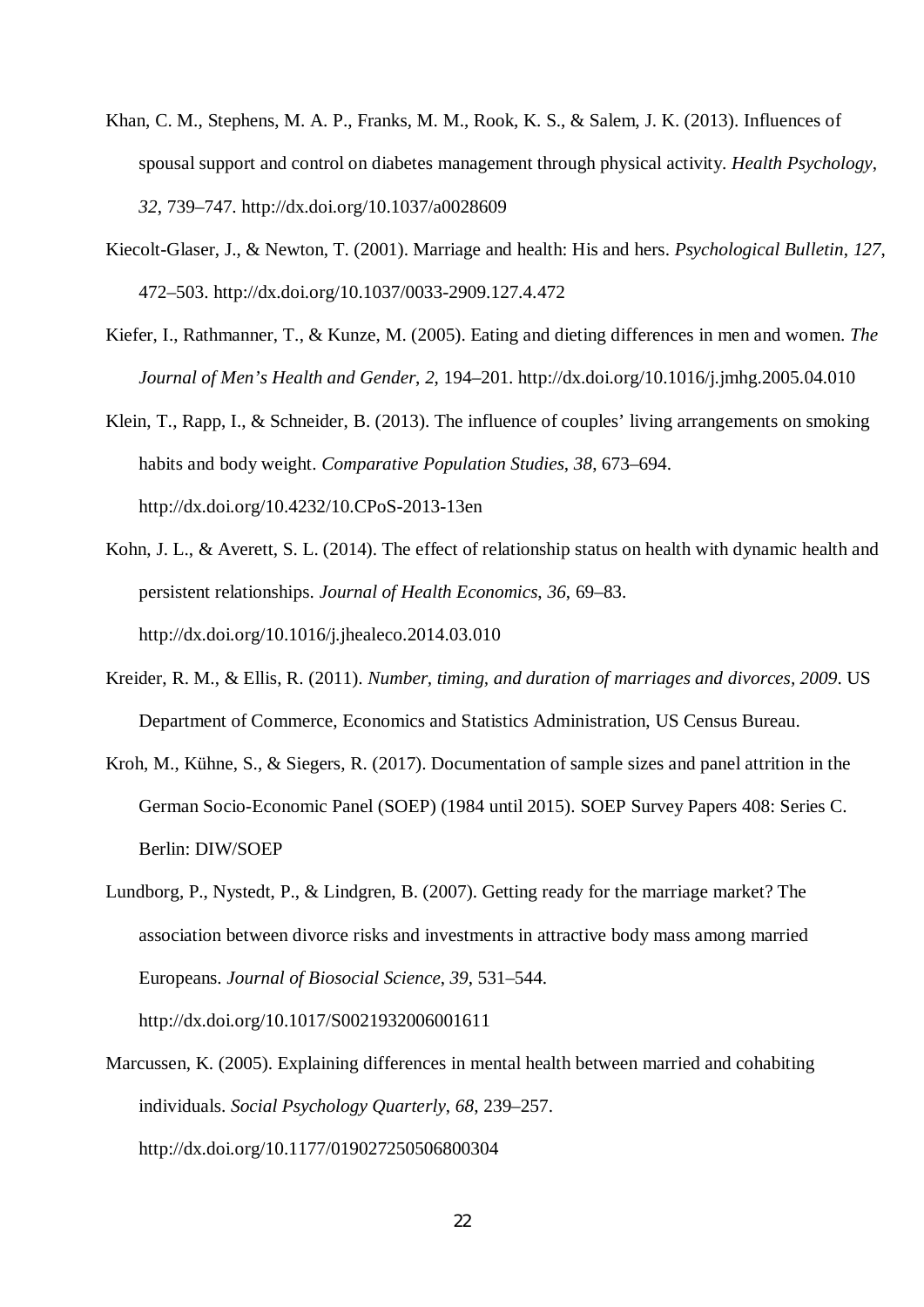- Mata, J., Dallacker, M., Vogel, T., & Hertwig, R. (in press). The role of attitudes in diet, eating, and body weight. In D. Albarracín & B. T. Johnson (Eds.). *The handbook of attitudes: Vol. 2. Applications*. New York, NY: Psychology Press.
- Mata, J., Frank, R., & Hertwig, R. (2015). Higher body mass index, less exercise, but healthier eating in married adults: Nine representative surveys across Europe. *Social Science & Medicine*, *138*, 119– 127. http://dx.doi.org/10.1016/j.socscimed.2015.06.001
- Meltzer, A. L., Novak, S. A., McNulty, J. K., Butler, E. A., & Karney, B. R. (2013). Marital satisfaction predicts weight gain in early marriage. *Health Psychology, 32*, 824–827. http://dx.doi.org/10.1037/a0031593
- Meyler, D., Stimpson, J. P., & Peek, M. K. (2007). Health concordance within couples: A systematic review. *Social Science & Medicine*, *64*, 2297–2310. http://dx.doi.org/10.1016/j.socscimed.2007.02.007
- Monsivais, P., Aggarwal, A., & Drewnowski, A. (2014), Time spent on home food preparation and indicators of healthy eating. American Journal of Preventive Medicine, 47, 796-802. http://dx.doi.org/10.1016/j.amepre.2014.07.033
- Musick, K., & Bumpass, L. (2012). Reexamining the case for marriage: Union formation and changes in well-being. *Journal of Marriage and Family*, *74*, 1–18. http://dx.doi.org/10.1111/j.1741- 3737.2011.00873.x
- Oliveira, A. J., Rostila, M., de Leon, A. P., & Lopes, C. S. (2013). The influence of social relationships on obesity: Sex differences in a longitudinal study. *Obesity*, *21*, 1540–1547. http://dx.doi.org/10.1002/oby.20286
- Raudenbush, S. W., & Bryk, A. S. (2002). *Hiearchical Linear Models. Applications and Data Analysis Methods* (2nd ed.). Thousand Oaks, CA: Sage Publications.
- Rapp, I., & Schneider, B. (2013). The impacts of marriage, cohabitation and dating relationships on weekly self-reported physical activity in Germany: A 19-year longitudinal study. *Social Science & Medicine*, *98*, 197–203. http://dx.doi.org/10.1016/j.socscimed.2013.09.024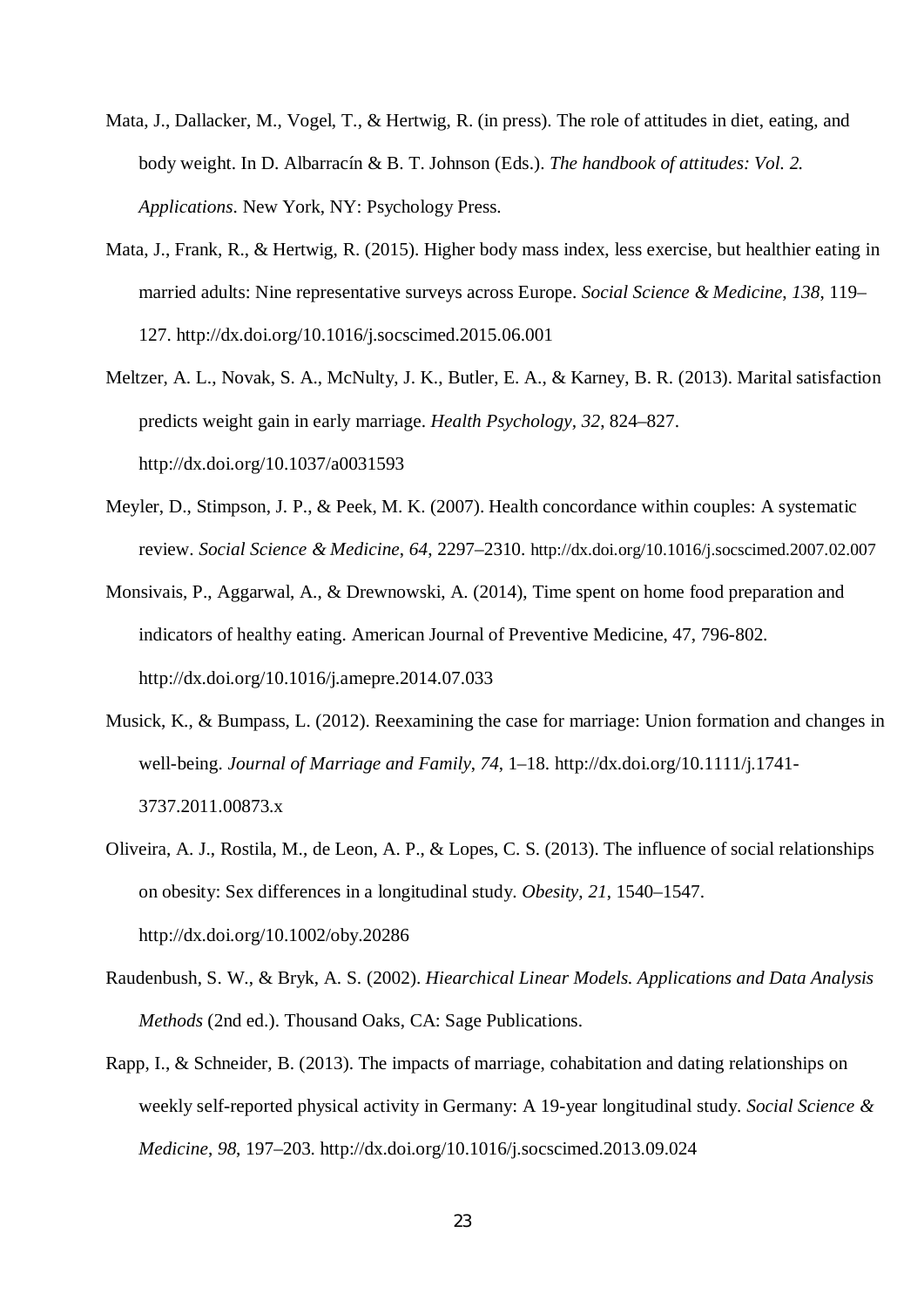- Rendall, M. S., Weden, M. M., Favreault, M. M., & Waldron, H. (2011). The protective effect of marriage for survival: A review and update. *Demography*, *48*, 481–506. http://dx.doi.org/10.1007/s13524-011-0032-5
- Sbarra, D. A., Law, R. W., & Portley, R. M. (2011). Divorce and death: A meta-analysis and research agenda for clinical, social, and health psychology. *Perspectives on Psychological Science, 6,* 454– 474. http://dx.doi.org/10.1177/1745691611414724
- Sobal, J., & Rauschenbach, B. S. (2003). Gender, marital status, and body weight in older U.S. adults. *Gender Issues*, *21*, 75–94. http://dx.doi.org/10.1007/s12147-003-0007-y
- Socio-Economic Panel (SOEP), data for years 1984-2014, version 31, SOEP, 2015, doi: 10.5684/soep.v31.
- Vartanian, L. R., Peter, C., & Wansink, B. (2008). Are we aware of the external factors that influence our food intake? *Health Psychology*, *27*, 533–538. http://dx.doi.org/10.1037/0278-6133.27.5.533
- Wagner, G. G., Frick, J. R., & Schupp, J. (2007). The German Socio-Economic Panel Study (SOEP): Evolution, scope and enhancements. *SSRN Electronic Journal*. http://dx.doi.org/10.2139/ssrn.1028709
- Weeden, J., & Sabini, J. (2005). Physical attractiveness and health in western societies: A review. Psychological Bulletin, 131, 635–653.<https://doi.org/10.1037/0033-2909.131.5.635>
- Wilcox, S., Evenson, K. R., Aragaki, A., Wassertheil-Smoller, S., Mouton, C. P., & Loevinger, B. L. (2003). The effects of widowhood on physical and mental health, health behaviors, and health outcomes: The Women's Health Initiative. *Health Psychology, 22,* 513–522. http://dx.doi.org/10.1037/0278-6133.22.5.513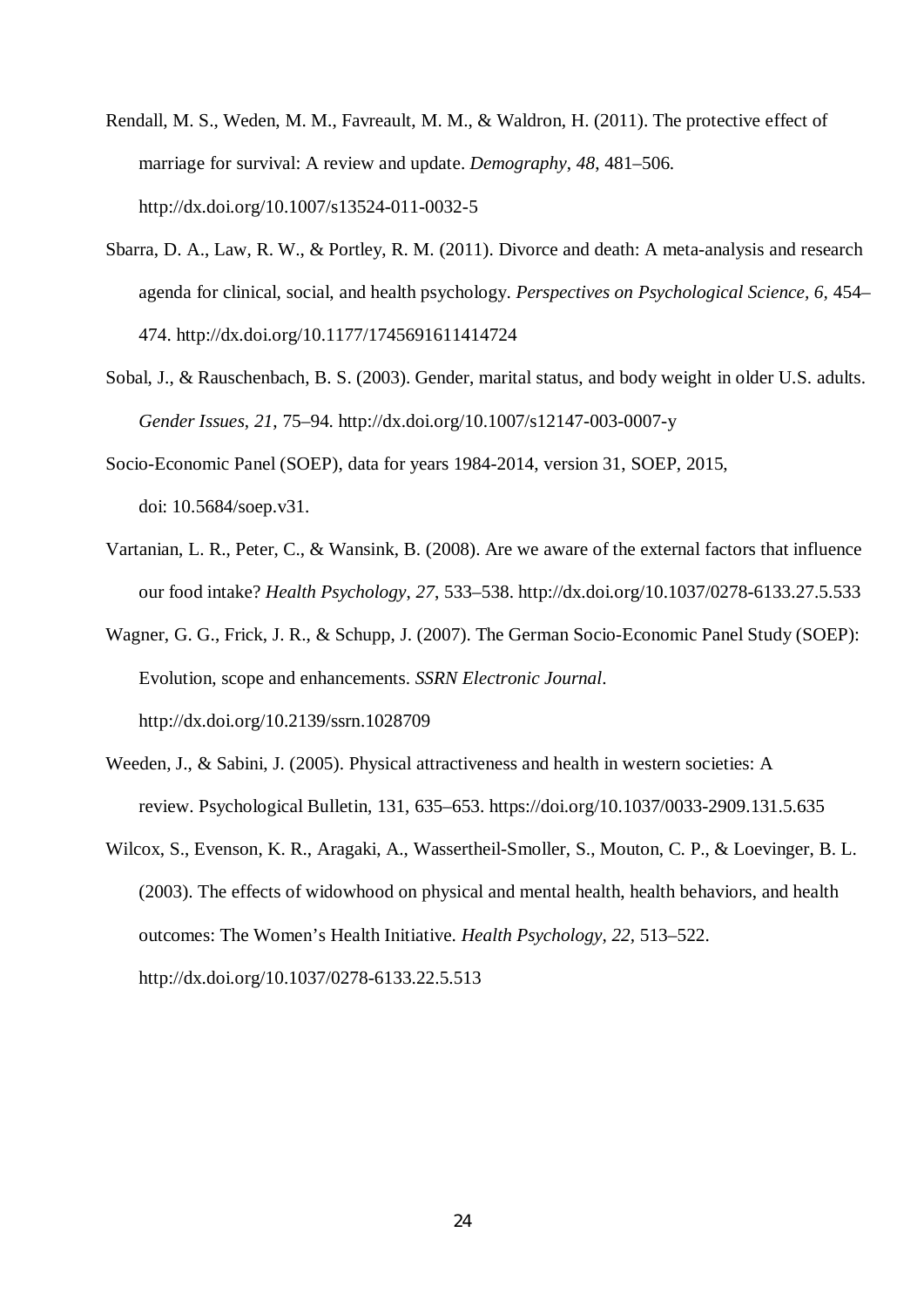| Measure<br>ment | Cohabi-<br>tation | Marital<br>status | c1               | c2               | c <sub>3</sub>   | $c4+$            | s1               | s2               | s <sub>3</sub> | s <sub>4</sub>   | ml               | m2               | m <sub>3</sub> | $m4+$          | d1             | d2             | d3               | $d4+$    |
|-----------------|-------------------|-------------------|------------------|------------------|------------------|------------------|------------------|------------------|----------------|------------------|------------------|------------------|----------------|----------------|----------------|----------------|------------------|----------|
|                 |                   |                   |                  |                  |                  |                  |                  |                  |                |                  |                  |                  |                |                |                |                |                  |          |
|                 | no                | single            | $\boldsymbol{0}$ | $\overline{0}$   | $\theta$         | $\boldsymbol{0}$ | $\overline{0}$   | $\overline{0}$   | 0              | $\overline{0}$   | $\boldsymbol{0}$ | $\theta$         | $\overline{0}$ | $\overline{0}$ | $\theta$       | $\mathbf{0}$   | $\overline{0}$   | $\theta$ |
| ↑               | yes               | single            |                  | $\boldsymbol{0}$ | $\overline{0}$   | $\boldsymbol{0}$ | $\overline{0}$   | $\overline{0}$   | $\overline{0}$ | $\boldsymbol{0}$ | $\boldsymbol{0}$ | $\boldsymbol{0}$ | $\overline{0}$ | $\overline{0}$ | $\mathbf{0}$   | $\overline{0}$ | $\boldsymbol{0}$ |          |
| 3               | yes               | single            | $\overline{0}$   |                  | $\mathbf{0}$     | $\boldsymbol{0}$ | $\overline{0}$   | $\boldsymbol{0}$ | $\overline{0}$ | $\boldsymbol{0}$ | $\boldsymbol{0}$ | $\boldsymbol{0}$ | $\overline{0}$ | $\overline{0}$ | $\overline{0}$ | $\overline{0}$ | $\overline{0}$   |          |
| 4               | yes               | married           | $\overline{0}$   | $\overline{0}$   |                  | $\boldsymbol{0}$ | $\mathbf{0}$     | $\overline{0}$   | $\overline{0}$ | $\overline{0}$   |                  | $\boldsymbol{0}$ | $\overline{0}$ | $\overline{0}$ | $\overline{0}$ | $\overline{0}$ | $\overline{0}$   | 0        |
|                 | yes               | married           | $\overline{0}$   | $\overline{0}$   | $\boldsymbol{0}$ |                  | $\overline{0}$   | $\overline{0}$   | $\overline{0}$ | $\boldsymbol{0}$ | $\overline{0}$   | 1                | $\overline{0}$ | $\overline{0}$ | $\overline{0}$ | $\overline{0}$ | $\overline{0}$   | 0        |
| 6               | yes               | married           | $\mathbf{0}$     | $\overline{0}$   | $\overline{0}$   | 1                | $\boldsymbol{0}$ | $\overline{0}$   | $\overline{0}$ | $\overline{0}$   | $\overline{0}$   | $\overline{0}$   |                | $\overline{0}$ | $\overline{0}$ | $\overline{0}$ | $\overline{0}$   |          |
|                 | no                | married           | $\mathbf{0}$     | $\overline{0}$   | $\boldsymbol{0}$ | $\boldsymbol{0}$ | 1                | $\overline{0}$   | $\overline{0}$ | $\boldsymbol{0}$ | $\overline{0}$   | $\boldsymbol{0}$ | $\overline{0}$ |                | $\overline{0}$ | $\overline{0}$ | $\overline{0}$   |          |
| 8               | no                | married           | $\overline{0}$   | $\overline{0}$   | $\overline{0}$   | $\overline{0}$   | $\mathbf{0}$     | 1                | $\overline{0}$ | $\overline{0}$   | $\overline{0}$   | $\mathbf{0}$     | $\overline{0}$ |                | $\overline{0}$ | $\overline{0}$ | $\overline{0}$   |          |
| 9               | no                | married           | $\overline{0}$   | $\overline{0}$   | $\boldsymbol{0}$ | $\boldsymbol{0}$ | $\mathbf{0}$     | $\overline{0}$   |                | $\overline{0}$   | $\boldsymbol{0}$ | $\boldsymbol{0}$ | $\overline{0}$ |                | $\overline{0}$ | $\mathbf{0}$   | $\boldsymbol{0}$ | 0        |
| 10              | no                | divorced          | $\overline{0}$   | 0                | $\theta$         | $\boldsymbol{0}$ | $\boldsymbol{0}$ | $\overline{0}$   |                |                  | $\overline{0}$   | $\overline{0}$   | 0              |                |                | $\overline{0}$ | 0                |          |

Table 1. *Coding scheme for the dummy variables for duration of cohabitation and marriage*

*Note.* c1 to c4+: Cohabiting in the first, second, third, fourth or more years; s1 to s4: separated in the first, second, third, fourth or more years;

m1 to m4+: married in the first, second, third, fourth or more years; d1 to d4+: divorced in the first, second, third, fourth or more years.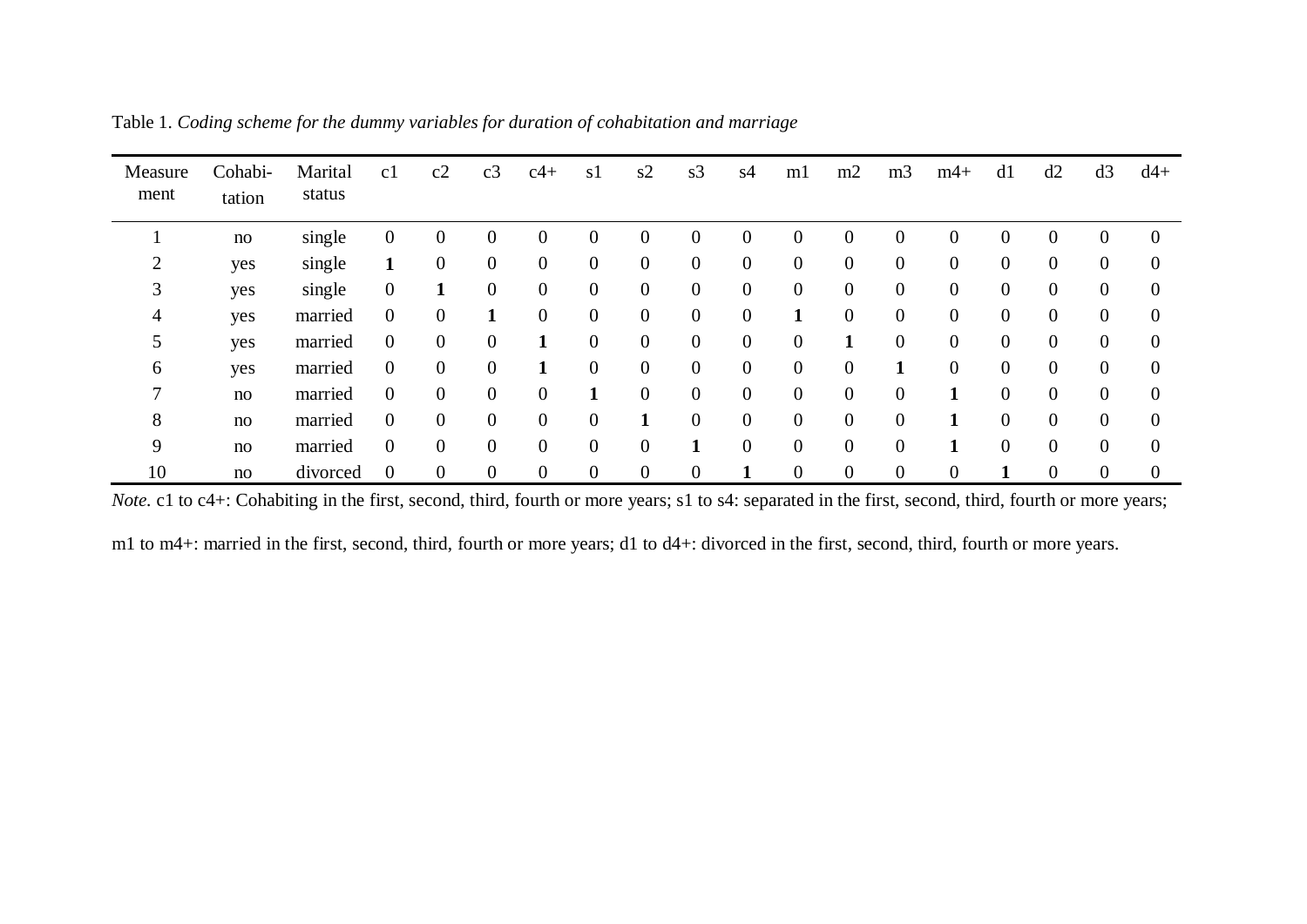|                            | Men        |            |            |            |            |            |            | Women      |            |            |            |            |  |  |
|----------------------------|------------|------------|------------|------------|------------|------------|------------|------------|------------|------------|------------|------------|--|--|
|                            | Never      | Never      |            |            |            |            | Never      | Never      |            |            |            |            |  |  |
|                            | married    | married    | Married    | Married    | Divorced   | Divorced   | married    | married    | Married    | Married    | Divorced   | Divorced   |  |  |
|                            | not        |            | not        |            | not        |            | not        |            | not        |            | not        |            |  |  |
|                            | cohabiting | cohabiting | cohabiting | cohabiting | cohabiting | cohabiting | cohabiting | cohabiting | cohabiting | cohabiting | cohabiting | cohabiting |  |  |
| Age in years               | 33.57      | 35.74      | 51.97      | 55.12      | 53.31      | 51.95      | 35.16      | 33.16      | 46.91      | 52.40      | 54.90      | 48.05      |  |  |
|                            | (12.69)    | (9.47)     | (13.46)    | (14.22)    | (10.43)    | (10.25)    | (15.65)    | (9.04)     | (11.85)    | (14.09)    | (13.18)    | (9.89)     |  |  |
| Smoking                    | 0.39       | 0.41       | 0.41       | 0.26       | 0.50       | 0.40       | 0.32       | 0.34       | 0.40       | 0.18       | 0.38       | 0.37       |  |  |
| $(0-1)$                    | (0.49)     | (0.49)     | (0.49)     | (0.44)     | (0.50)     | (0.49)     | (0.47)     | (0.47)     | (0.49)     | (0.39)     | (0.49)     | (0.48)     |  |  |
| Exercise                   | 2.74       | 2.68       | 2.44       | 2.28       | 2.36       | 2.35       | 2.73       | 2.72       | 2.56       | 2.41       | 2.28       | 2.52       |  |  |
| $(1-4)$                    | (1.25)     | (1.23)     | (1.29)     | (1.29)     | (1.30)     | (1.28)     | (1.26)     | (1.24)     | (1.33)     | (1.34)     | (1.34)     | (1.31)     |  |  |
| Eating                     | 2.24       | 2.26       | 2.36       | 2.45       | 2.36       | 2.40       | 2.58       | 2.59       | 2.65       | 2.73       | 2.63       | 2.58       |  |  |
| $(1-4)$                    | (0.74)     | (0.69)     | (0.70)     | (0.72)     | (0.76)     | (0.72)     | (0.75)     | (0.70)     | (0.71)     | (0.69)     | (0.76)     | (0.72)     |  |  |
| <b>BMI</b>                 | 25.12      | 25.77      | 26.77      | 27.22      | 26.50      | 27.63      | 23.52      | 24.05      | 24.68      | 25.78      | 25.33      | 25.00      |  |  |
|                            | (4.31)     | (3.74)     | (4.47)     | (3.95)     | (3.97)     | (3.85)     | (4.65)     | (4.60)     | (4.87)     | (4.78)     | (4.70)     | (4.55)     |  |  |
| Body weight                | 81.10      | 84.16      | 85.37      | 85.62      | 83.84      | 88.41      | 65.93      | 67.60      | 67.98      | 70.16      | 68.96      | 68.61      |  |  |
| in kg                      | (15.14)    | (14.25)    | (16.41)    | (13.87)    | (13.96)    | (13.59)    | (13.40)    | (13.35)    | (13.42)    | (13.45)    | (13.58)    | (12.83)    |  |  |
| <i><b>Observations</b></i> | 7,703      | 2,423      | 477        | 27,936     | 1,622      | 728        | 6,218      | 2,675      | 547        | 28,128     | 2,771      | 741        |  |  |
| Respondents                | 2,797      | 1,153      | 288        | 7,068      | 515        | 275        | 2,364      | 1,272      | 365        | 7,199      | 812        | 292        |  |  |

Table 2. *Descriptive sample statistics (Mean, SD in brackets).*

*Note*. The sum of persons in the bottom line of Table 2 is larger than the  $N = 20,971$  respondents reported in the Methods section because the same person can simultaneously belong to two categories (e.g., cohabiting and married) and one and the same person might shift from one category to another over time (e.g., from never married to married). The numbers in brackets under Smoking, Exercise, and Eating represent the scale anchors.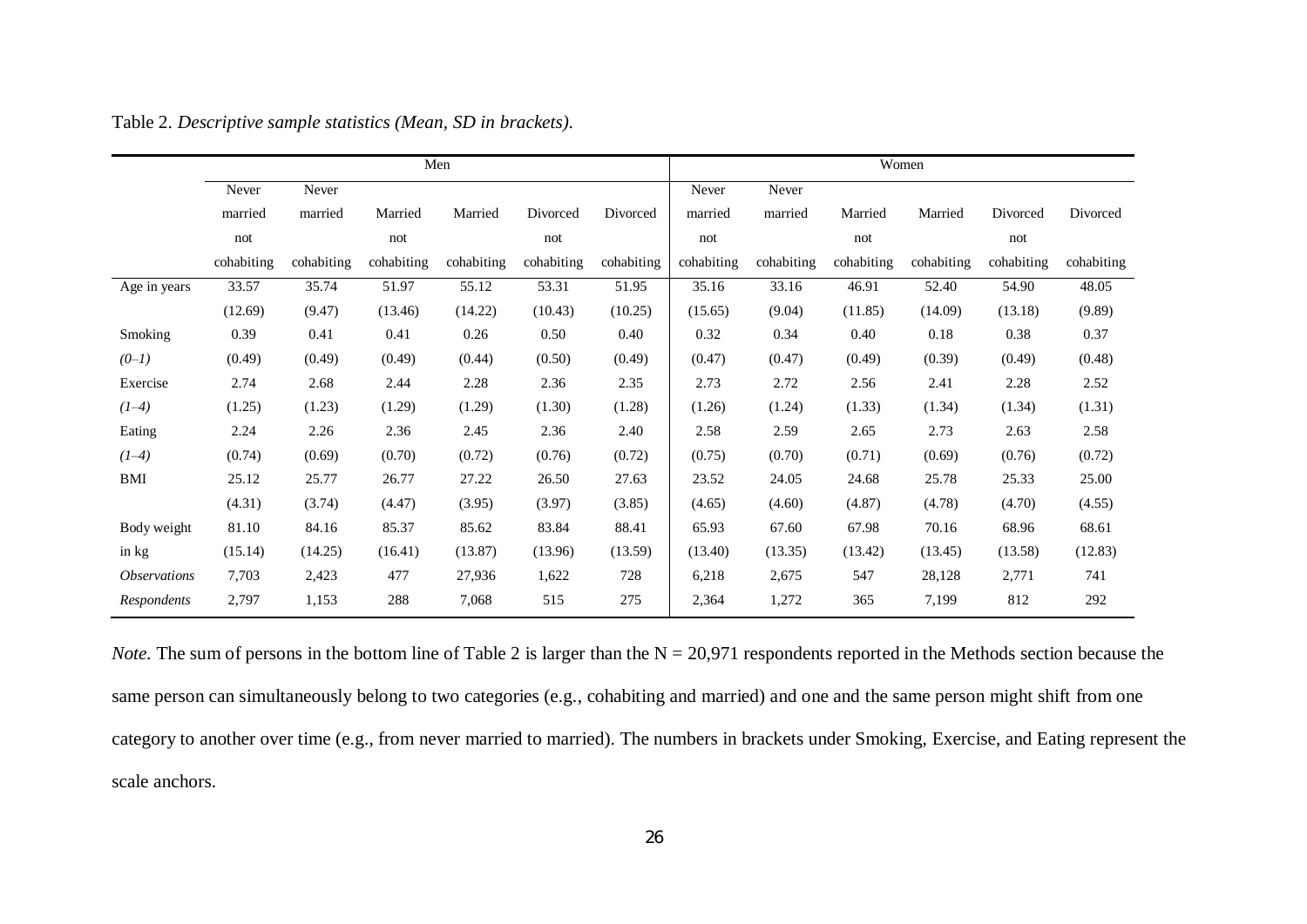|                                                             | Model 1a<br>marital<br>status | Model 1b<br>cohabitation<br>status | Model 2a<br>marital and<br>cohabitation<br>status, all<br>participants | Model 2b<br>marital and<br>cohabitation<br>status,<br>participants<br>reporting | Model 3<br>marital and<br>cohabitation<br>status,<br>weight-<br>related | Model 4<br>marital and<br>cohabitation<br>status,<br>weight-<br>related |
|-------------------------------------------------------------|-------------------------------|------------------------------------|------------------------------------------------------------------------|---------------------------------------------------------------------------------|-------------------------------------------------------------------------|-------------------------------------------------------------------------|
|                                                             |                               |                                    |                                                                        | weight-<br>related<br>behaviors                                                 | behaviors                                                               | behaviors,<br>control<br>variables                                      |
| Age                                                         | $0.073***$                    | $0.078***$                         | $0.072***$                                                             | $0.073***$                                                                      | $0.071***$                                                              | $0.071***$                                                              |
|                                                             | (0.002)                       | (0.002)                            | (0.002)                                                                | (0.003)                                                                         | (0.003)                                                                 | (0.003)                                                                 |
| Age-squared                                                 | $-0.006***$                   | $-0.006***$                        | $-0.005***$                                                            | $-0.006***$                                                                     | $-0.006***$                                                             | $-0.006***$                                                             |
| Marital status (reference: BMI before first marriage)       | (0.001)                       | (0.001)                            | (0.001)                                                                | (0.001)                                                                         | (0.001)                                                                 | (0.001)                                                                 |
|                                                             | $0.532***$                    |                                    |                                                                        |                                                                                 |                                                                         |                                                                         |
| Married, first year                                         | (0.089)                       |                                    | $0.291**$<br>(0.092)                                                   | $0.298**$<br>(0.100)                                                            | $0.303**$<br>(0.100)                                                    | $0.255*$<br>(0.101)                                                     |
| Married, second year                                        | $0.566***$                    |                                    | $0.263**$                                                              | $0.222*$                                                                        | $0.215*$                                                                | 0.138                                                                   |
|                                                             | (0.091)                       |                                    | (0.095)                                                                | (0.103)                                                                         | (0.102)                                                                 | (0.105)                                                                 |
| Married, third year                                         | $0.629***$                    |                                    | $0.289**$                                                              | $0.322**$                                                                       | $0.317**$                                                               | $0.224*$                                                                |
|                                                             | (0.093)                       |                                    | (0.098)                                                                | (0.108)                                                                         | (0.107)                                                                 | (0.110)                                                                 |
| Married, four or more years                                 | $0.833***$                    |                                    | $0.509***$                                                             | $0.478***$                                                                      | $0.466***$                                                              | $0.325***$                                                              |
|                                                             | (0.069)<br>$0.683***$         |                                    | (0.077)<br>$0.679***$                                                  | (0.086)<br>$0.685***$                                                           | (0.086)<br>$0.688***$                                                   | (0.093)<br>$0.557**$                                                    |
| Divorced, first year                                        | (0.154)                       |                                    | (0.155)                                                                | (0.173)                                                                         | (0.172)                                                                 | (0.175)                                                                 |
| Divorced, second year                                       | $1.049***$                    |                                    | $0.977***$                                                             | $0.990***$                                                                      | $0.979***$                                                              | $0.840***$                                                              |
|                                                             | (0.158)                       |                                    | (0.160)                                                                | (0.175)                                                                         | (0.175)                                                                 | (0.178)                                                                 |
| Divorced, third year                                        | $0.971***$                    |                                    | $0.919***$                                                             | $0.975***$                                                                      | $0.946***$                                                              | $0.803***$                                                              |
|                                                             | (0.163)                       |                                    | (0.164)                                                                | (0.179)                                                                         | (0.179)                                                                 | (0.182)                                                                 |
| Divorced, four or more years                                | $1.222***$                    |                                    | $1.163***$                                                             | $1.198***$                                                                      | $1.191***$                                                              | $1.056***$                                                              |
|                                                             | (0.118)                       |                                    | (0.119)                                                                | (0.137)                                                                         | (0.137)                                                                 | (0.140)                                                                 |
| Cohabitation (reference: BMI when living without a partner) |                               |                                    |                                                                        |                                                                                 |                                                                         |                                                                         |
| Cohabiting, first year                                      |                               | $0.282***$                         | $0.299***$                                                             | $0.291**$                                                                       | $0.307***$                                                              | $0.289**$                                                               |
| Cohabiting, second year                                     |                               | (0.078)<br>$0.534***$              | (0.080)<br>$0.535***$                                                  | (0.089)<br>$0.512***$                                                           | (0.089)<br>$0.518***$                                                   | (0.089)<br>$0.484***$                                                   |
|                                                             |                               | (0.078)                            | (0.080)                                                                | (0.086)                                                                         | (0.086)                                                                 | (0.087)                                                                 |
| Cohabiting, third year                                      |                               | $0.624***$                         | $0.636***$                                                             | $0.648***$                                                                      | $0.627***$                                                              | $0.586***$                                                              |
|                                                             |                               | (0.090)                            | (0.094)                                                                | (0.102)                                                                         | (0.102)                                                                 | (0.103)                                                                 |
| Cohabiting, four or more years                              |                               | $0.795***$                         | $0.723***$                                                             | $0.760***$                                                                      | $0.745***$                                                              | $0.685***$                                                              |
|                                                             |                               | (0.059)                            | (0.068)                                                                | (0.075)                                                                         | (0.074)                                                                 | (0.076)                                                                 |
| Separated, one year                                         |                               | $-0.172$                           | $-0.126$                                                               | $-0.102$                                                                        | $-0.092$                                                                | $-0.116$                                                                |
|                                                             |                               | (0.090)                            | (0.093)<br>0.150                                                       | (0.103)                                                                         | (0.103)                                                                 | (0.103)                                                                 |
| Separated, two years                                        |                               | 0.128<br>(0.102)                   | (0.105)                                                                | 0.207<br>(0.112)                                                                | $0.220*$<br>(0.112)                                                     | 0.183<br>(0.112)                                                        |
| Separated, three years                                      |                               | $-0.029$                           | $-0.014$                                                               | 0.010                                                                           | 0.023                                                                   | $-0.004$                                                                |
|                                                             |                               | (0.100)                            | (0.102)                                                                | (0.111)                                                                         | (0.110)                                                                 | (0.111)                                                                 |
| Separated, four or more years                               |                               | $0.229*$                           | 0.209                                                                  | $0.283*$                                                                        | $0.289*$                                                                | $0.264*$                                                                |
|                                                             |                               | (0.111)                            | (0.114)                                                                | (0.120)                                                                         | (0.120)                                                                 | (0.120)                                                                 |
| Weight-related behaviors                                    |                               |                                    |                                                                        |                                                                                 |                                                                         |                                                                         |
| Smoking $(1 = yes)$                                         |                               |                                    |                                                                        |                                                                                 | $-0.312***$                                                             | $-0.311***$                                                             |
|                                                             |                               |                                    |                                                                        |                                                                                 | (0.038)                                                                 | (0.038)                                                                 |
| Exercise                                                    |                               |                                    |                                                                        |                                                                                 | $-0.046***$<br>(0.010)                                                  | $-0.043***$<br>(0.010)                                                  |
| Eating                                                      |                               |                                    |                                                                        |                                                                                 | $-0.167***$                                                             | $-0.164***$                                                             |
|                                                             |                               |                                    |                                                                        |                                                                                 | (0.017)                                                                 | (0.017)                                                                 |
| Control variables                                           |                               |                                    |                                                                        |                                                                                 |                                                                         |                                                                         |
| Partner pregnant $(1 = yes)$                                |                               |                                    |                                                                        |                                                                                 |                                                                         | $0.247*$                                                                |
|                                                             |                               |                                    |                                                                        |                                                                                 |                                                                         | (0.106)                                                                 |
| Recent birth $(1 = yes)$                                    |                               |                                    |                                                                        |                                                                                 |                                                                         | $0.270**$                                                               |
|                                                             |                               |                                    |                                                                        |                                                                                 |                                                                         | (0.092)                                                                 |
| Having children $(1 = yes)$                                 |                               |                                    |                                                                        |                                                                                 |                                                                         | $0.358***$                                                              |
| <b>Employment: Transition from</b>                          |                               |                                    |                                                                        |                                                                                 |                                                                         | (0.095)<br>$0.128***$                                                   |
| not working to working full-                                |                               |                                    |                                                                        |                                                                                 |                                                                         |                                                                         |

Table 3. *Estimates predicting body mass index in men (unadjusted betas from least square dummy variable regressions)*

time  $(1 = yes)$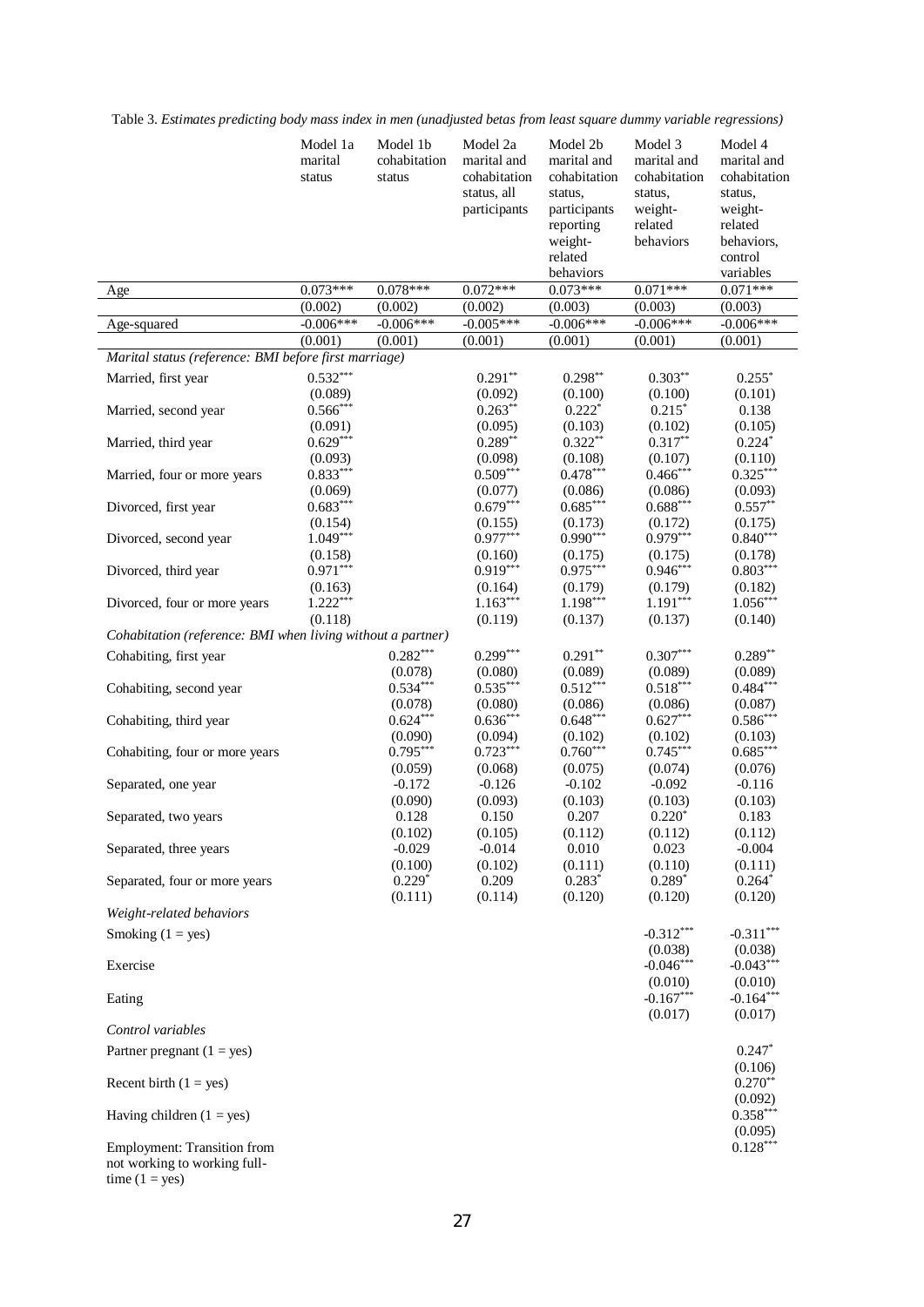| <b>Employment: Transition from</b><br>not working to working part-<br>time $(1 = yes)$ |             |             |             |           |             | (0.037)<br>0.077 |
|----------------------------------------------------------------------------------------|-------------|-------------|-------------|-----------|-------------|------------------|
|                                                                                        |             |             |             |           |             | (0.047)          |
| <b>Stress</b>                                                                          |             |             |             |           |             | $-0.020$         |
|                                                                                        |             |             |             |           |             | (0.012)          |
| Health                                                                                 |             |             |             |           |             | $-0.024$         |
|                                                                                        |             |             |             |           |             | (0.014)          |
| Constant                                                                               | $26.125***$ | $26.170***$ | $25.810***$ | 25.828*** | $26.449***$ | $26.434***$      |
|                                                                                        | (0.051)     | (0.046)     | (0.060)     | (0.068)   | (0.083)     | (0.104)          |
| <b>Observations</b>                                                                    | 40867       | 40867       | 40867       | 35496     | 35496       | 35423            |

*Note.* Table 3 can be read as follows: To differentiate the effects of changes in marital versus cohabitation status, Model 1a (which includes only changes in marital status), Model 1b (only changes in cohabitation status), and Model 2a are presented next to each other. Including changes in cohabitation and marital status in the same model makes it possible to estimate the effect of one while controlling for the other. For example, by comparing the beta values of Model 1a with Model 2a, one can see that the influence of getting married on BMI is roughly halved when the effects of cohabitation are controlled (as is done in Model 2a). However, the effects of moving in together on BMI stay about the same when the effects of getting married are controlled. Importantly, Model 2a includes all participants, whereas Model 2b includes only participants for whom smoking, exercise, and eating were assessed. Due to the lower number of cases, only the results of Model 2b can be directly compared with the results of Model 3 and 4. Please note that despite diverging case numbers, Models 2a and 2b yield comparable results. Analogous comparisons can be made with Models 3 and 4. Model 3 includes weight-related behaviors. Here, a negative beta shows that starting to smoke resulted in a lower BMI, to quit smoking lead to a higher BMI. Model 4 includes the control variables (i.e., children, change in employment status, stress, and health).

*BMI before first marriage* is used as the reference BMI for the effects of both marriage and divorce on BMI. The same reference is used to make the effects of marriage and divorce comparable. However, the beta weights in Table 3 can be used to understand whether divorce leads to weight loss relative to *post-marriage BMI* (i.e., being married for four years or more): The beta-weight of "divorced, four or more years" (e.g., from Model 4) minus the beta-weight of "married, four or more years" shows the weight change; here,  $1.056 - 0.325 = 0.731$ . The value is positive; this means that men have gained weight (increased their BMI by  $0.731 \text{ kg/m}^2$ ) after a divorce relative to their BMI after four years or more of being married. If the value was negative, they would have lost weight; if the value was zero, their weight would not have changed.

Standard errors in parentheses.  $p < 0.05$ ,  $p < 0.01$ ,  $p < 0.001$ . BMI = body mass index.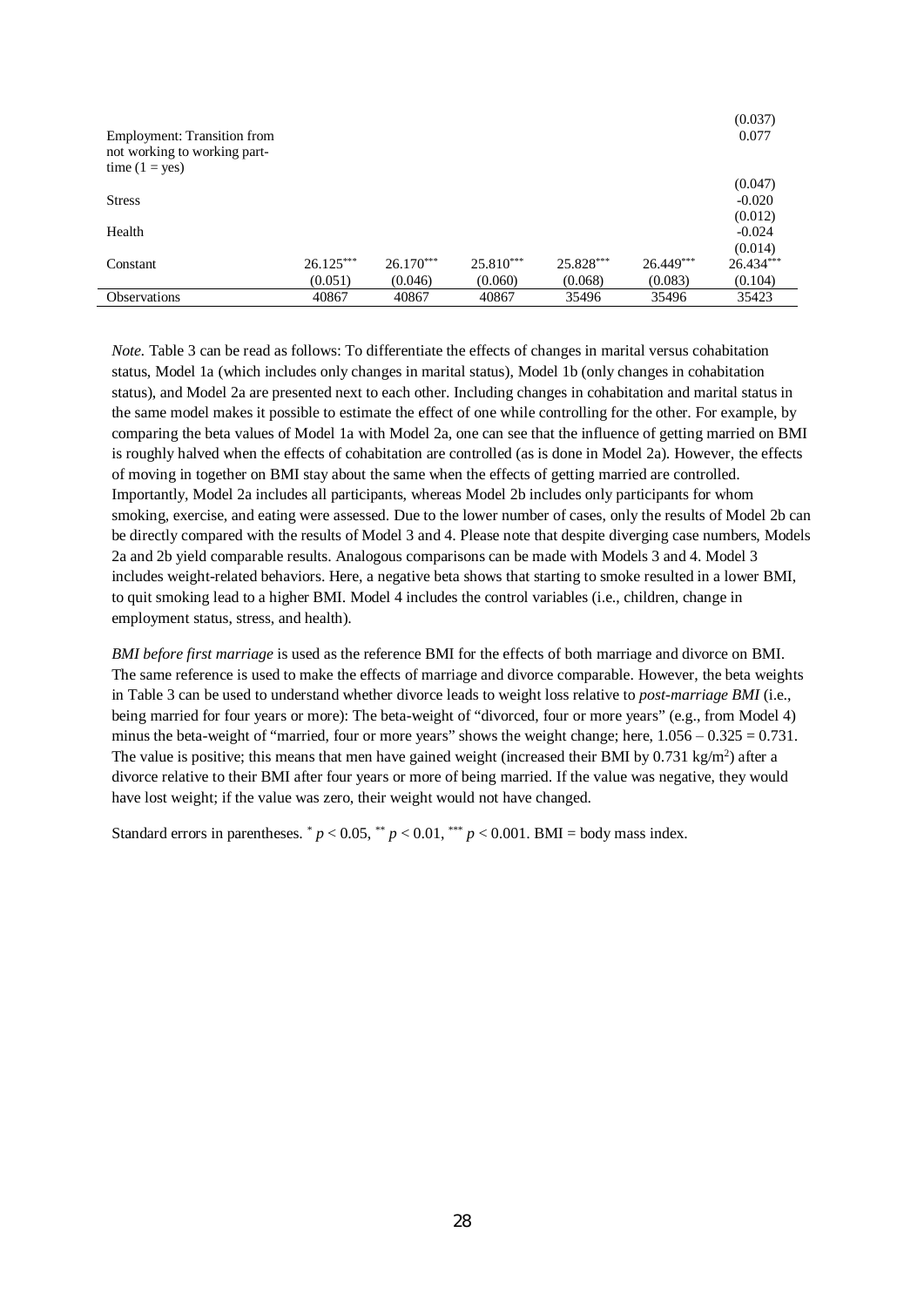| Table 4. Estimates predicting body mass index in women (unadjusted betas from least square dummy variable regressions) |                        |                       |                        |                        |                        |                        |
|------------------------------------------------------------------------------------------------------------------------|------------------------|-----------------------|------------------------|------------------------|------------------------|------------------------|
|                                                                                                                        | $\overline{M}$ odel 1a | Model 1b              | Model 2a               | Model 2b               | Model 3                | Model 4                |
|                                                                                                                        | marital                | cohabitation          | marital and            | marital and            | marital and            | marital and            |
|                                                                                                                        | status                 | status                | cohabitation           | cohabitation           | cohabitation           | cohabitation           |
|                                                                                                                        |                        |                       | status, all            | status,                | status,                | status,                |
|                                                                                                                        |                        |                       | participants           | participants           | weight                 | weight                 |
|                                                                                                                        |                        |                       |                        | with weight            | behaviors              | behaviors,             |
|                                                                                                                        |                        |                       |                        | behaviors              |                        | control<br>variables   |
|                                                                                                                        |                        |                       |                        | $0.087***$             |                        | $0.085***$             |
| Age                                                                                                                    | $0.088***$<br>(0.003)  | $0.093***$<br>(0.002) | $0.088***$             |                        | $0.086***$             |                        |
|                                                                                                                        | $-0.006***$            | $-0.006***$           | (0.003)<br>$-0.006***$ | (0.003)<br>$-0.006***$ | (0.003)<br>$-0.006***$ | (0.003)<br>$-0.006***$ |
| Age-squared                                                                                                            | (0.001)                | (0.001)               | (0.001)                | (0.001)                | (0.001)                | (0.001)                |
| Marital status (reference: BMI before first marriage)                                                                  |                        |                       |                        |                        |                        |                        |
|                                                                                                                        |                        |                       |                        |                        |                        |                        |
| Married, first year                                                                                                    | $0.737***$             |                       | $0.506***$             | $0.602***$             | $0.546***$             | $0.330**$              |
|                                                                                                                        | (0.096)                |                       | (0.098)                | (0.105)                | (0.105)                | (0.106)                |
| Married, second year                                                                                                   | $0.519***$             |                       | $0.274***$             | $0.338**$              | $0.287**$              | 0.086                  |
|                                                                                                                        | (0.098)                |                       | (0.102)                | (0.109)                | (0.109)                | (0.111)                |
| Married, third year                                                                                                    | $0.762***$             |                       | $0.461***$             | $0.447***$             | $0.398***$             | 0.171                  |
|                                                                                                                        | (0.099)                |                       | (0.104)                | (0.112)                | (0.112)                | (0.115)                |
| Married, four or more years                                                                                            | $0.690***$             |                       | $0.419***$             | $0.451***$             | $0.407***$             | $0.220*$               |
|                                                                                                                        | (0.073)                |                       | (0.082)                | (0.090)                | (0.090)                | (0.096)                |
| Divorced, first year                                                                                                   | $0.543***$             |                       | $0.654***$             | $0.615***$             | $0.594***$             | $0.390*$               |
|                                                                                                                        | (0.151)                |                       | (0.155)                | (0.173)                | (0.172)                | (0.175)                |
| Divorced, second year                                                                                                  | $0.761***$             |                       | $0.748***$             | $0.816***$             | $0.802***$             | $0.600***$             |
| Divorced, third year                                                                                                   | (0.158)                |                       | (0.159)                | (0.170)                | (0.170)                | (0.173)                |
|                                                                                                                        | $0.474**$              |                       | $0.496**$              | $0.404*$               | $0.369*$               | 0.179                  |
|                                                                                                                        | (0.165)<br>$0.995***$  |                       | (0.166)                | (0.184)                | (0.183)                | (0.186)                |
| Divorced, four or more years                                                                                           |                        |                       | $0.956***$             | $0.927***$             | $0.897***$             | $0.702***$             |
|                                                                                                                        | (0.122)                |                       | (0.123)                | (0.140)                | (0.140)                | (0.143)                |
| Cohabitation (reference: BMI when living without a partner)                                                            |                        |                       |                        |                        |                        |                        |
| Cohabiting, first year                                                                                                 |                        | $0.376***$            | $0.371***$             | $0.241**$              | $0.235***$             | 0.171                  |
|                                                                                                                        |                        | (0.079)               | (0.081)                | (0.089)                | (0.089)                | (0.089)                |
| Cohabiting, second year                                                                                                |                        | $0.419***$            | $0.414***$             | $0.342***$             | $0.341***$             | $0.261**$              |
|                                                                                                                        |                        | (0.088)               | (0.090)                | (0.097)                | (0.096)                | (0.096)                |
| Cohabiting, third year                                                                                                 |                        | $0.649***$            | $0.630***$             | $0.494***$             | $0.480***$             | $0.374***$             |
|                                                                                                                        |                        | (0.090)               | (0.093)                | (0.101)                | (0.101)                | (0.101)                |
| Cohabiting, four or more years                                                                                         |                        | $0.732***$            | $0.672***$             | $0.563***$             | $0.570***$             | $0.460***$             |
|                                                                                                                        |                        |                       |                        |                        |                        |                        |
|                                                                                                                        |                        | (0.061)               | (0.071)                | (0.079)                | (0.079)                | (0.079)                |
| Separated, one year                                                                                                    |                        | $-0.299**$            | $-0.279**$             | $-0.295***$            | $-0.258*$              | $-0.273**$             |
|                                                                                                                        |                        | (0.092)               | (0.096)                | (0.106)                | (0.106)                | (0.106)                |
| Separated, two years                                                                                                   |                        | $-0.024$              | $-0.007$               | $-0.012$               | $-0.011$               | $-0.046$               |
|                                                                                                                        |                        | (0.098)               | (0.102)                | (0.108)                | (0.108)                | (0.107)                |
| Separated, three years                                                                                                 |                        | $-0.071$<br>(0.102)   | $-0.065$               | $-0.144$               | $-0.104$<br>(0.110)    | $-0.107$               |
| Separated, four or more years                                                                                          |                        | 0.022                 | (0.105)<br>0.037       | (0.110)<br>0.071       | 0.076                  | (0.109)<br>0.060       |
|                                                                                                                        |                        | (0.106)               |                        | (0.114)                |                        |                        |
| Weight-related behaviors                                                                                               |                        |                       | (0.108)                |                        | (0.113)                | (0.113)                |
|                                                                                                                        |                        |                       |                        |                        |                        |                        |
| Smoking $(1 = yes)$                                                                                                    |                        |                       |                        |                        | $-0.616***$            | $-0.539***$            |
|                                                                                                                        |                        |                       |                        |                        | (0.046)                | (0.046)                |
| Exercise                                                                                                               |                        |                       |                        |                        | $-0.028**$             | $-0.024*$              |
|                                                                                                                        |                        |                       |                        |                        | (0.011)                | (0.011)                |
| Eating                                                                                                                 |                        |                       |                        |                        | $-0.180***$            | $-0.186***$            |
|                                                                                                                        |                        |                       |                        |                        | (0.018)                | (0.018)                |
| Control variables                                                                                                      |                        |                       |                        |                        |                        |                        |
| Pregnant $(1 = yes)$                                                                                                   |                        |                       |                        |                        |                        | $1.390***$             |
|                                                                                                                        |                        |                       |                        |                        |                        | (0.107)                |
| Recent birth (1=yes)                                                                                                   |                        |                       |                        |                        |                        | $0.803***$             |
|                                                                                                                        |                        |                       |                        |                        |                        | (0.096)                |
| Having children (1=yes)                                                                                                |                        |                       |                        |                        |                        | $0.403***$             |
|                                                                                                                        |                        |                       |                        |                        |                        | (0.097)                |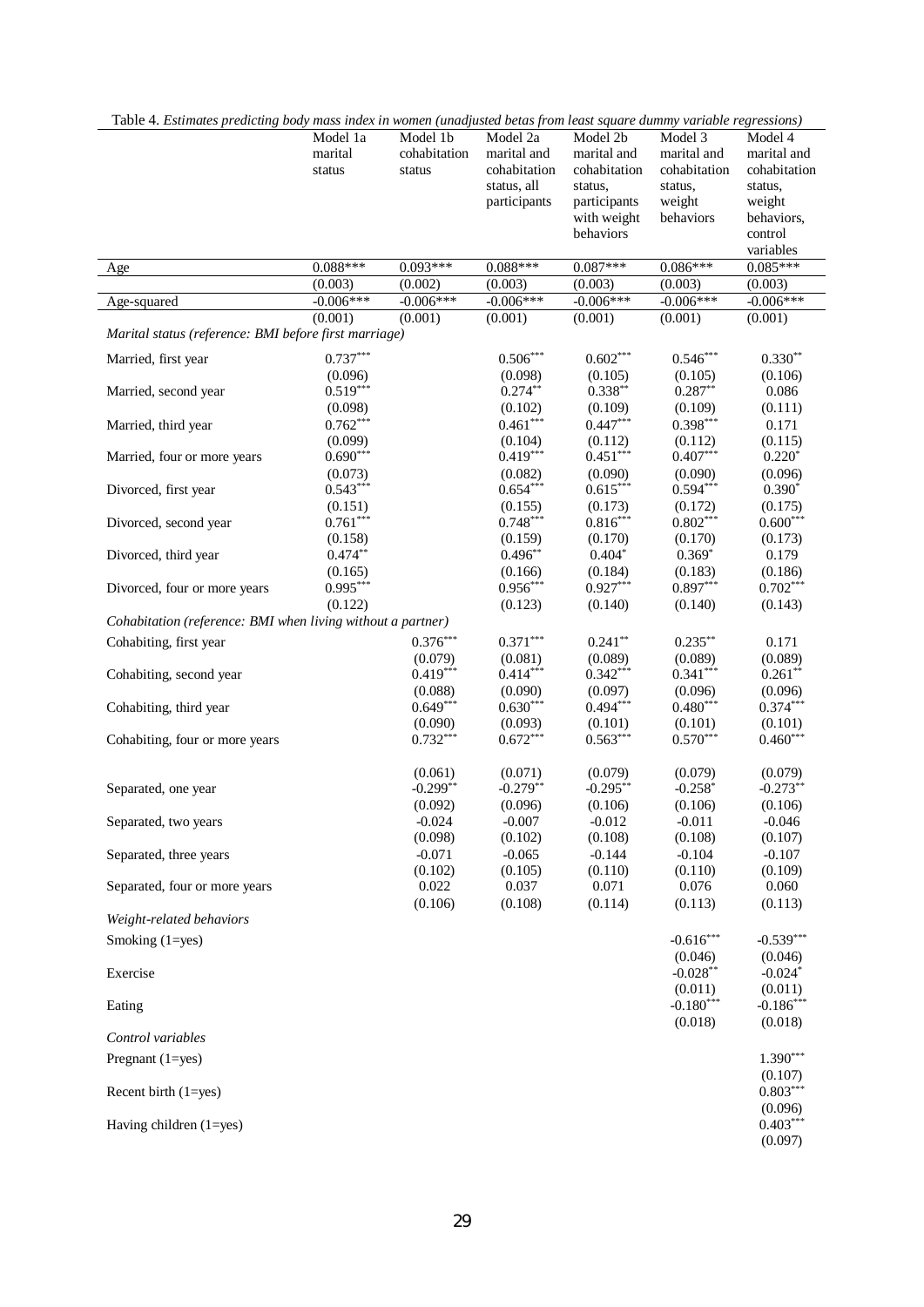| Employment: Transition from not<br>working to working full-time<br>$(1 = yes)$ |                      |                        |                        |                      |                        | $-0.054$<br>(0.042)             |
|--------------------------------------------------------------------------------|----------------------|------------------------|------------------------|----------------------|------------------------|---------------------------------|
| Employment: Transition from not<br>working to working part-time<br>$(1 = yes)$ |                      |                        |                        |                      |                        | $-0.020$                        |
| <b>Stress</b>                                                                  |                      |                        |                        |                      |                        | (0.035)<br>$-0.009$             |
|                                                                                |                      |                        |                        |                      |                        | (0.012)                         |
| Health                                                                         |                      |                        |                        |                      |                        | $-0.064***$                     |
| Constant                                                                       | 24.755***<br>(0.057) | $24.769***$<br>(0.049) | $24.441***$<br>(0.067) | 24.490***<br>(0.075) | $25.213***$<br>(0.094) | (0.015)<br>25.359***<br>(0.120) |
| <b>Observations</b>                                                            | 41059                | 41059                  | 41059                  | 35729                | 35729                  | 35629                           |

*Note.* Table 4 can be read as follows: To differentiate the effects of changes in marital versus cohabitation status, Model 1a (which includes only changes in marital status), Model 1b (only changes in cohabitation status), and Model 2a are presented next to each other. Including changes in cohabitation and marital status in the same model makes it possible to estimate the effect of one while controlling for the other. For example, by comparing the beta values of Model 1a with Model 2a, one can see that the influence of getting married on BMI is clearly reduced when the effects of cohabitation are controlled (as is done in Model 2a). However, the effects of moving in together on BMI stay about the same when the effects of getting married are controlled. Importantly, Model 2a includes all participants, whereas Model 2b includes only participants for whom smoking, exercise, and eating were assessed. Due to the lower number of cases, only the results of Model 2b can be directly compared with the results of Model 3 and 4. Please note that despite diverging case numbers, Models 2a and 2b yield comparable results. Analogous comparisons can be made with Models 3 and 4. Model 3 includes weight-related behaviors. Here, a negative beta shows that starting to smoke resulted in a lower BMI, to quit smoking lead to a higher BMI. Model 4 includes the control variables (i.e., children, change in employment status, stress, and health).

*BMI before first marriage* is used as the reference BMI for the effects of both marriage and divorce on BMI. The same reference is used to make the effects of marriage and divorce comparable. However, the beta weights in Table 3 can be used to understand whether divorce leads to weight loss relative to *post-marriage BMI* (i.e., being married for four years or more): The beta-weight of "divorced, four or more years" (e.g., from Model 4) minus the beta-weight of "married, four or more years" shows the weight change; here, 0.702-0.220=0.482. The value is positive; this means that men have gained weight (increased their BMI by  $0.482 \text{ kg/m}^2$ ) after a divorce relative to their BMI after four years or more of being married. If the value was negative, they would have lost weight; if the value was zero, their weight would not have changed.

Standard errors in parentheses.  $p < 0.05$ ,  $p < 0.01$ ,  $p < 0.001$ . BMI = body mass index.